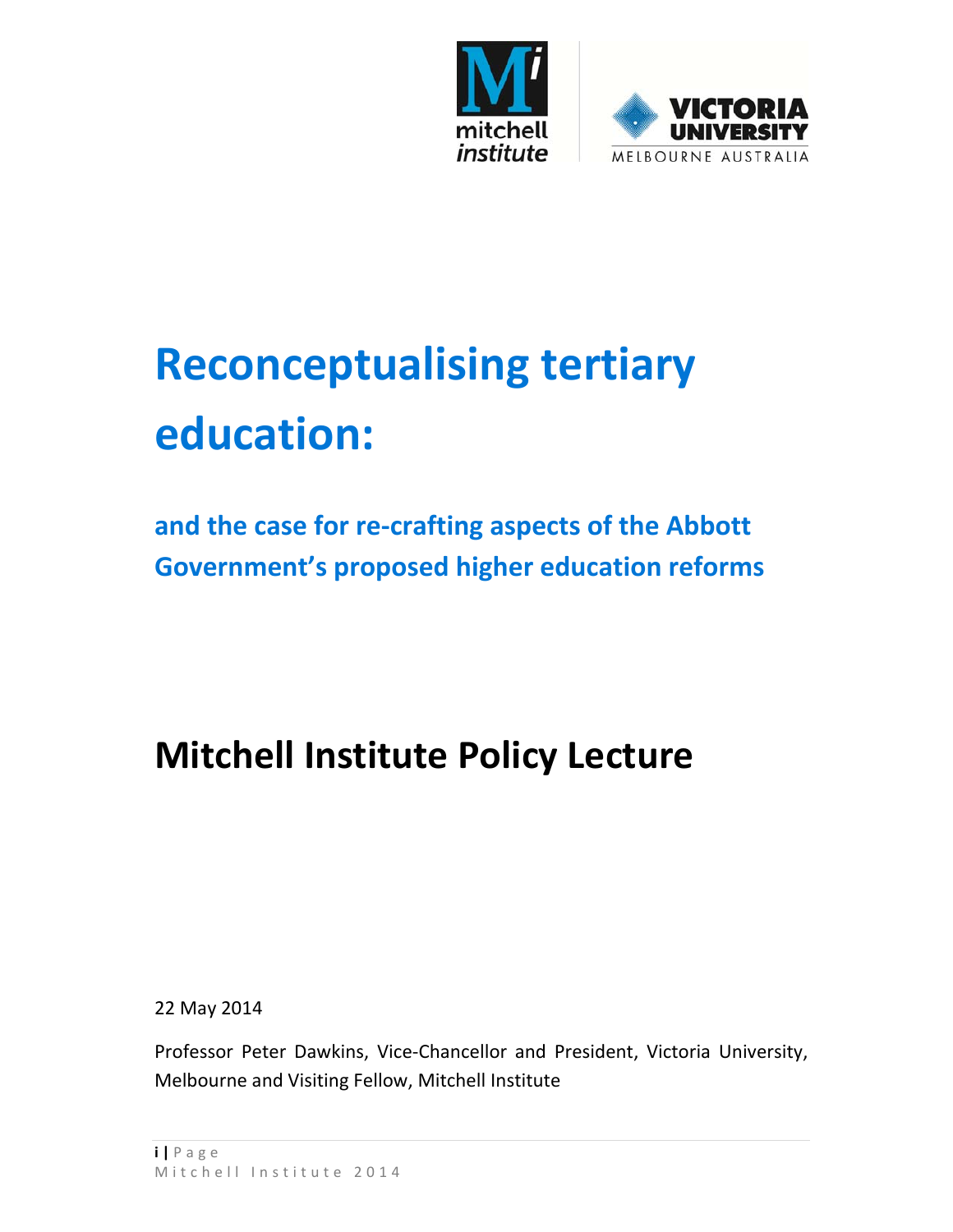#### **Acknowledgements**

I am grateful to my colleague Professor Peter Noonan, of the Mitchell Institute for Health and Education Policy for his comments and suggestions, and to Ms Mailie Ross for her contribution to the Mitchell Institute Research Program on *Reconceptualising Tertiary Education.*

Peter Dawkins.

#### **About the author**

Economist and educator, **Professor Peter Dawkins** has served as the Vice‐Chancellor and President of Victoria University since 2011, one of the state's four dual sector universities, based in Melbourne's west, Australia's fastest growing region, and an area with disproportionate numbers of people from low socio‐economic status and migrant backgrounds.

Between 1996 and 2005 Professor Dawkins spent the best part of a decade at the University of Melbourne as the Ronald Henderson Professor of Applied Economic and Social Research and, for a period, was Dean of the Faculty of Economics and Commerce. Peter Dawkins then spent six years in the Victorian Public Service, first as Deputy Secretary of Treasury and Finance, then as Secretary of the Department of Education and Early Childhood Development, overseeing the state's education system.

Having served for three years as Victoria University's Vice-Chancellor, Professor Dawkins takes stock of his experience across all educational sectors, and outlines the case for reconceptualising tertiary education. He goes on to comment on the recent higher education policy announcements in the 2014 Australian Government Budget, which involved a major deregulation agenda. He examines whether these changes contribute to the reconceptualisation of tertiary education and argues the case for re‐crafting aspects of the proposed reforms.

#### **About the Mitchell Institute**

The Mitchell Institute for Health and Education Policy at Victoria University is an independent research and policy institute that works to improve the connection between evidence-based research and public policy reform. The Institute was founded on the principle that health and education are critical components of the development and progress of an economically and socially prosperous society. This is reflected in its focus on disadvantaged communities and the transformational change effective education and good health can deliver. The Mitchell Institute was established in 2013 through the generous financial support of the Harold Mitchell Foundation and Victoria University, Melbourne.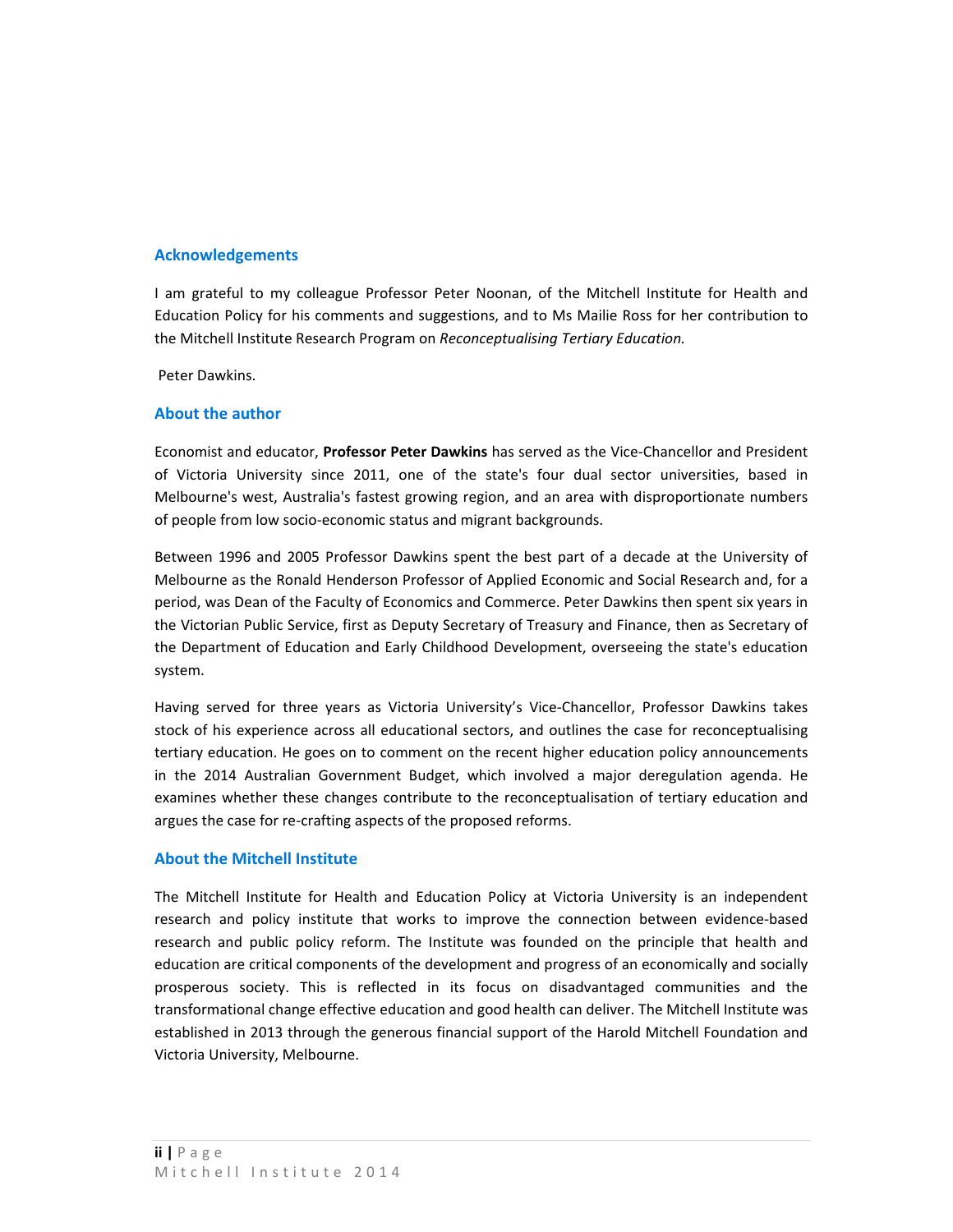## **1. Introduction and overview**

#### **1.1 Harold Mitchell and the Mitchell Institute**

It is a great honour to be delivering the inaugural Mitchell Institute Policy Lecture.

Harold Mitchell is an inspirational Australian. He is an outstanding entrepreneur and an outstanding philanthropist. Harold recognises the great power of education to improve social and economic outcomes. Victoria University is very proud to be the beneficiary of his philanthropy in the form of the Mitchell Institute for Health and Education Policy, a joint venture of Victoria University and the Harold Mitchell Foundation.

We are delighted that Harold chose Victoria University as the base for the Mitchell Institute. To a large extent this was because of the importance of improving education and health outcomes in the West of Melbourne where Victoria University is based. It is Australia's fastest growing region. It is very much a region with a high incidence of social disadvantage and associated educational and health challenges, such as developmental problems in early childhood, disengaged young people, obesity, and chronic disease.

If we can learn from research in the West about how to overcome these challenges, the West of Melbourne will benefit as will the nation and the world, to which many of the findings will undoubtedly be transferable.

The Mitchell Institute commenced operations last year, under the direction of Mark Burford and with an Advisory Board chaired by Lindsay Tanner. Research at the local level in the West of Melbourne is well underway, alongside work on state and federal education and health systems. If we can develop policy in a way that clearly has important local impacts, in places like the West of Melbourne, but can also be embodied in state and federal policy innovation, then we are on the right track.

#### **1.2 The Mitchell Institute research program Reconceptualising Tertiary Education**

One focus of the Mitchell Institute's research program falls under the title of Reconceptualising Tertiary Education. The work on this commenced when I spent a month at the Mitchell Institute in September 2013 as a Visiting Fellow. It is now being led by Professor Peter Noonan, undoubtedly one of Australia's foremost authorities in this area.

What was the motivation for this program of work? First and foremost it was that we have moved from a system of tertiary education that was for the minority for most of the 20th century, to one that is for the majority in the 21st century.

We need to think about the tertiary system moving from one which included a higher education system for the intellectual elite, and a vocational education system focused on practical skills, to one that provides a more comprehensive tertiary system for everyone.

My hypothesis when I started this project was that tertiary education has not properly adapted to this new world and needs to be reconceptualised. I will elaborate that argument in this lecture, and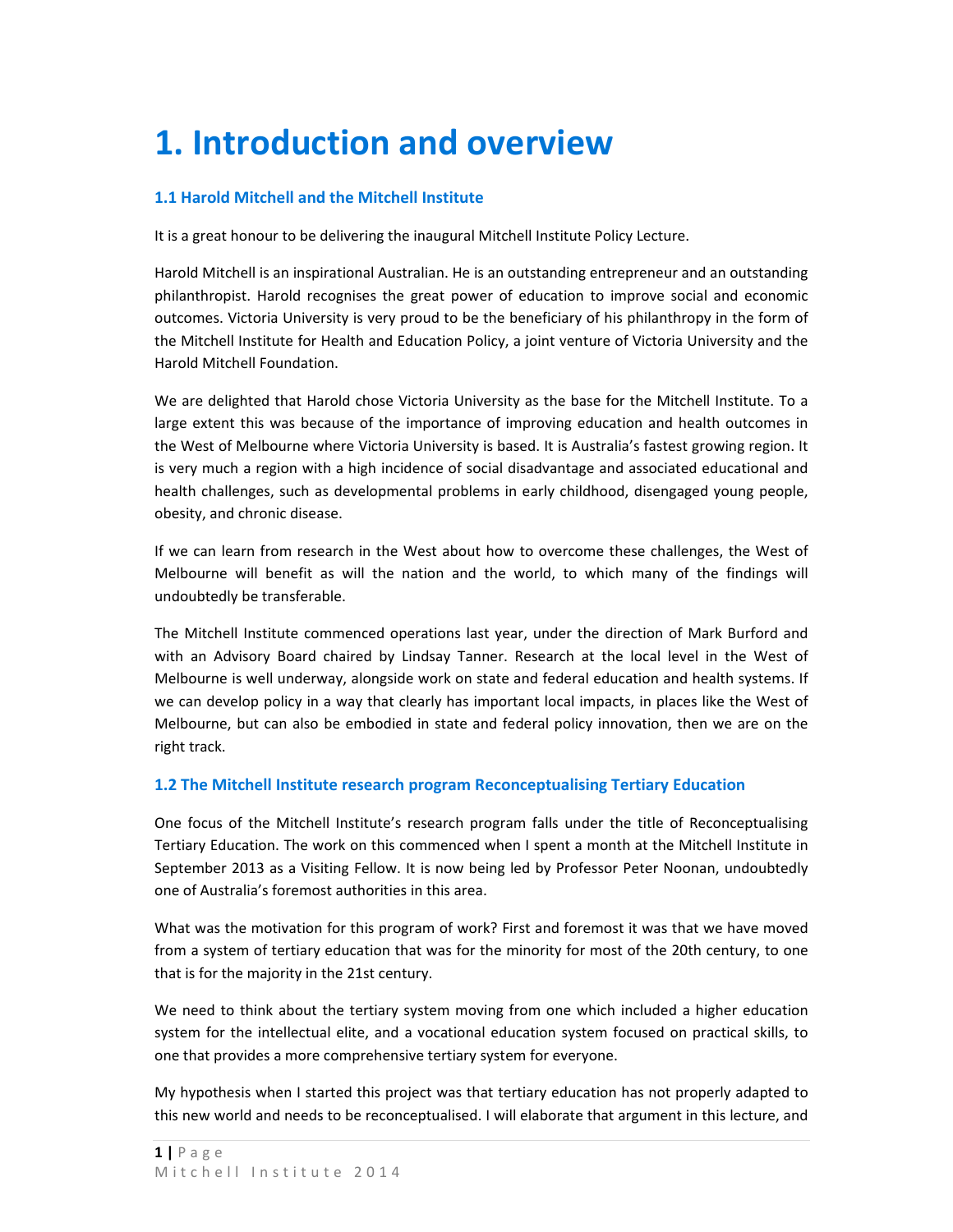a more detailed version will follow in the first policy research paper produced from this research program.

As it turns out, this lecture is taking place just over a week after the 2014 Commonwealth Budget, in which a radical deregulation of higher education was announced. I will assess these measures in the 2014 Commonwealth Budget and whether they assist with the reconceptualisation of tertiary education.

#### **1.3 The expansion of tertiary education**

In 1980, only 30 per cent of school students completed secondary education. Now it is over 80 per cent. For the vast majority of people in the 21st century, tertiary education will be critical for their success in the labour market and as citizens. In a sense, tertiary education is the new secondary education. And more than that, it will be important for most young people to take advantage of tertiary education, and increasingly important for the mature adult workforce to take advantage of tertiary education. Tertiary education needs to be increasingly viewed as a core part of the education system, rather than an add‐on. We have moved from a system of higher education that was for the minority through most of the 20th century, to one that is increasingly a mass system. We have recognised the importance of vocational education and training (VET) beyond the traditional apprenticeship system.

The proportion of Australia's population gaining a tertiary qualification through either the VET or higher education sectors has grown rapidly over the last decade as the following chart shows.



#### **Chart 1: Post‐school qualifications in Australia**

**Source ACIL Allen Consulting drawn from ABS Survey of Education and Work May 2013**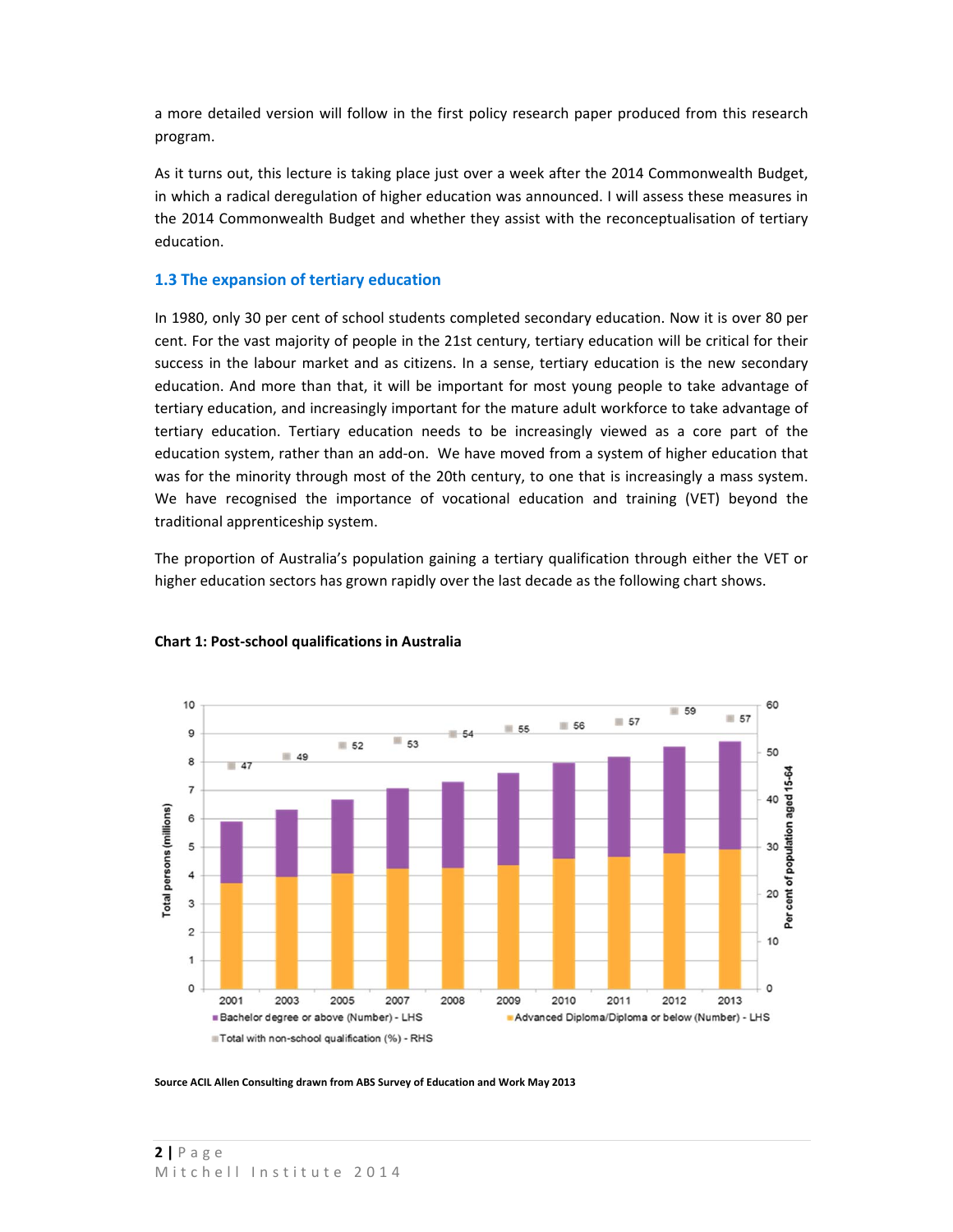In this context, the Rudd‐Gillard Government followed the advice of the Bradley Review of Higher Education (Department of Education Employment and Workplace Relations, 2008) to move to a demand driven system of higher education (at least for bachelor degrees) by uncapping Commonwealth Supported Places, resulting in a further significant expansion of higher education. At the same time, especially in Victoria, there has been a significant expansion of VET, the other part of the tertiary system.

At well over 50 per cent (see Chart 1), the proportion of the adult population with tertiary qualifications, is now one of the highest of the OECD countries. Our national interests are well served by this growth in qualification attainment. This growth represents a deeper, broader pool of skills and knowledge – Australia's human capital – that can be progressively called on to exploit the opportunities presented by the structural shift to a knowledge economy.

Economists who have analysed the future demand for labour generally concur that while there may be some ups and downs, this strong growth in tertiary qualified workers will be required over coming decades (see for example, forecasting conducted by Access Economics and Birrell et al for the Bradley Review (Department of Education Employment and Workplace Relations, 2008), Shah et al (2007), and Deloitte Access Economics (2013)).

Some commentators have questioned this broad agenda of raising participation in tertiary education, especially higher education, concerned about the impact on the quality of that education. The current Commonwealth Minister for Education, Christopher Pyne, at first appeared to be influenced by that counter view, but decided to undertake a review of the demand driven system of higher education. He asked Dr David Kemp and Andrew Norton to undertake that review (Kemp and Norton, 2014).

#### **1.4 The Kemp‐Norton Review of Demand Driven Funding System and the Government's response**

The Review findings were unequivocal: the demand driven system is a good idea and needs to be expanded. Kemp and Norton argued that it needed to be expanded by uncapping sub‐degree higher education programs.<sup>1</sup> They also argued that non-university higher education providers should be brought into the Commonwealth funded system, which is analogous to the way that Victoria has expanded its VET system.

The Abbott Government decided to accept the thrust of the Kemp‐Norton Review: that is, to expand the demand driven system. Paradoxically, however, the Government has done this at a time when it has decided, simultaneously, to cut the growth in spending on tertiary education in its own higher education spending and its future transfers to the states which are currently largely responsible for VET. To undertake such a major reform at the same time as substantially restraining spending is seriously problematic.

The way the Government has decided to do this in higher education broadly follows the advice of the Commission of Audit (National Commission of Audit, 2014), which was to substantially transfer

 $1$  This is a step that Victoria University argued strongly for in its submission to the Review (Victoria University, 2013).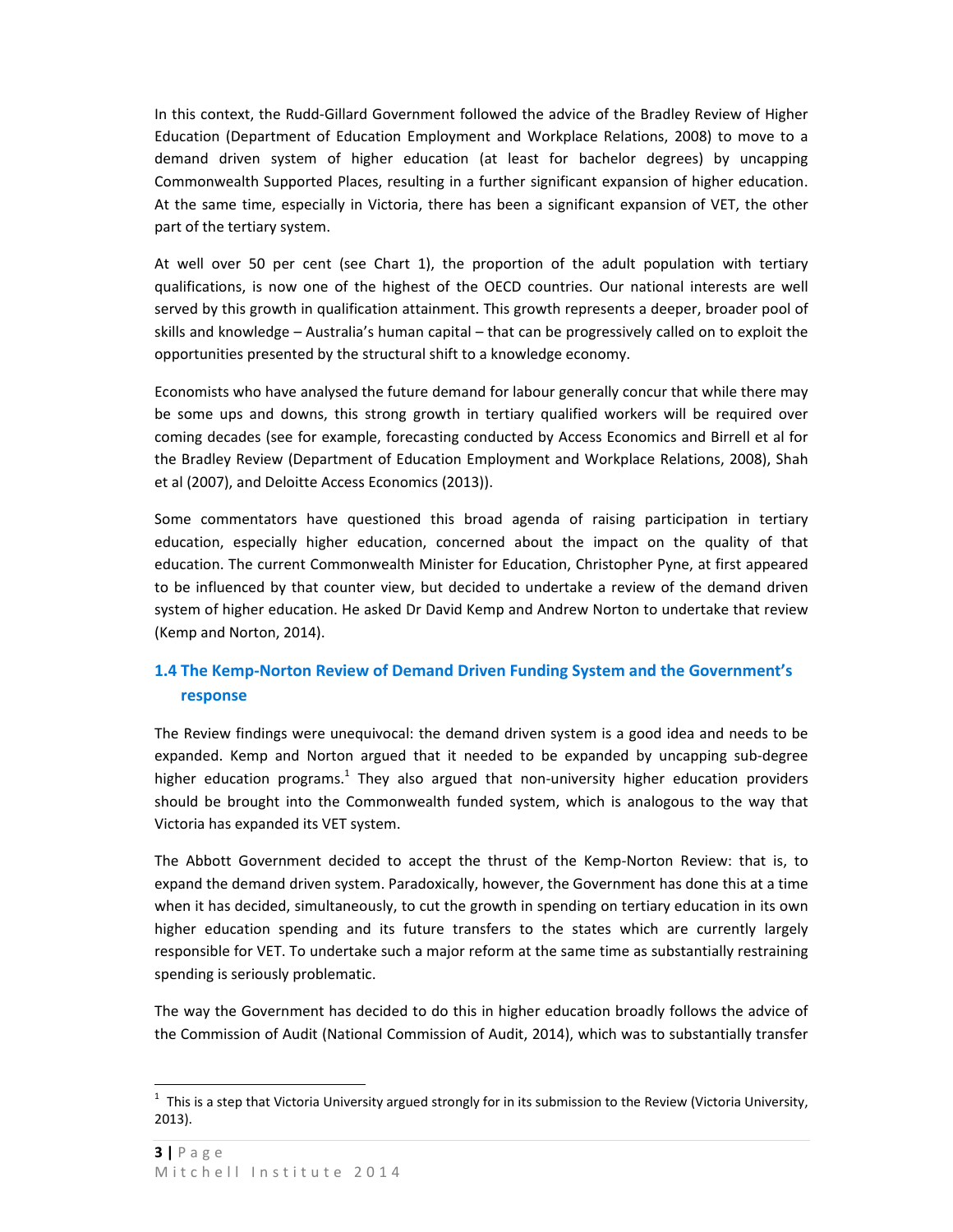the costs of higher education to the student to be achieved by an average 20 per cent cut (and reduced indexation) to per student funding from government, alongside the deregulation of fees.

Unfortunately they had not asked their reviewers to advise on the deregulation of fees and have adopted an approach that carries significant risks. In my view, these risks should be ameliorated by adopting some amendments to the approach to fee flexibility, and/or reform of the income contingent loan system.

Also, I will argue in this lecture that the Government should have given more thought to market design issues in the process of bringing non-university higher education providers into the subsidised system. Hopefully it is not too late to re-craft some of this.

There are two further problems that need to be addressed which interact with the market design issues. Along with Professor Glyn Davis, the Vice-Chancellor of the University of Melbourne, in an article written during the Kemp‐Norton review (Davis and Dawkins, 2014), I argued that if they recommended a deregulation option, especially if they proposed opening up the system to private providers, then two key issues needed to addressed.

First, it would be necessary to undertake a substantial review of the whole structure of subsidies for different types of students in different types of courses. Second, it would be necessary to review the interface between higher education and VET.

These issues are both addressed in this paper.

#### **1.5 Contents of this paper**

In section 2, I will elaborate on the need to reconceptualise tertiary education, what its aims should be, and what measures of success should be applied. This leads on naturally, in section 3, to an explanation of the need to rethink the divide between VET and higher education and the reform agenda that should flow from that. I will also touch on the role and future of dual sector universities, such as Victoria University (VU).

As an aside, let me say one or two things about Victoria University, and let me acknowledge the presence of the Chancellor, George Pappas, and other Council members, management and staff of the University. I was attracted to being the Vice-Chancellor of Victoria University for a number of reasons. Most important was that I saw VU, a dual sector university with a high proportion of students from low socio‐economic status and non‐English speaking backgrounds, as being at the forefront of widening participation in tertiary education: a matter of major national importance. VU was a place where there was a real chance of taking a lead in reconceptualising tertiary education. The question is: how do I view this now, in the context of changes in tertiary education which have taken place since I arrived, and where do I think that tertiary education should be heading?

In section 4, I discuss the problems with the proposed approach to deregulating higher education fees, as announced in the 2014 Commonwealth Budget.

In section 5, I discuss the importance of good market design in the process of a market-based reform of the kind being currently contemplated in higher education.

In section 6, I draw together some conclusions.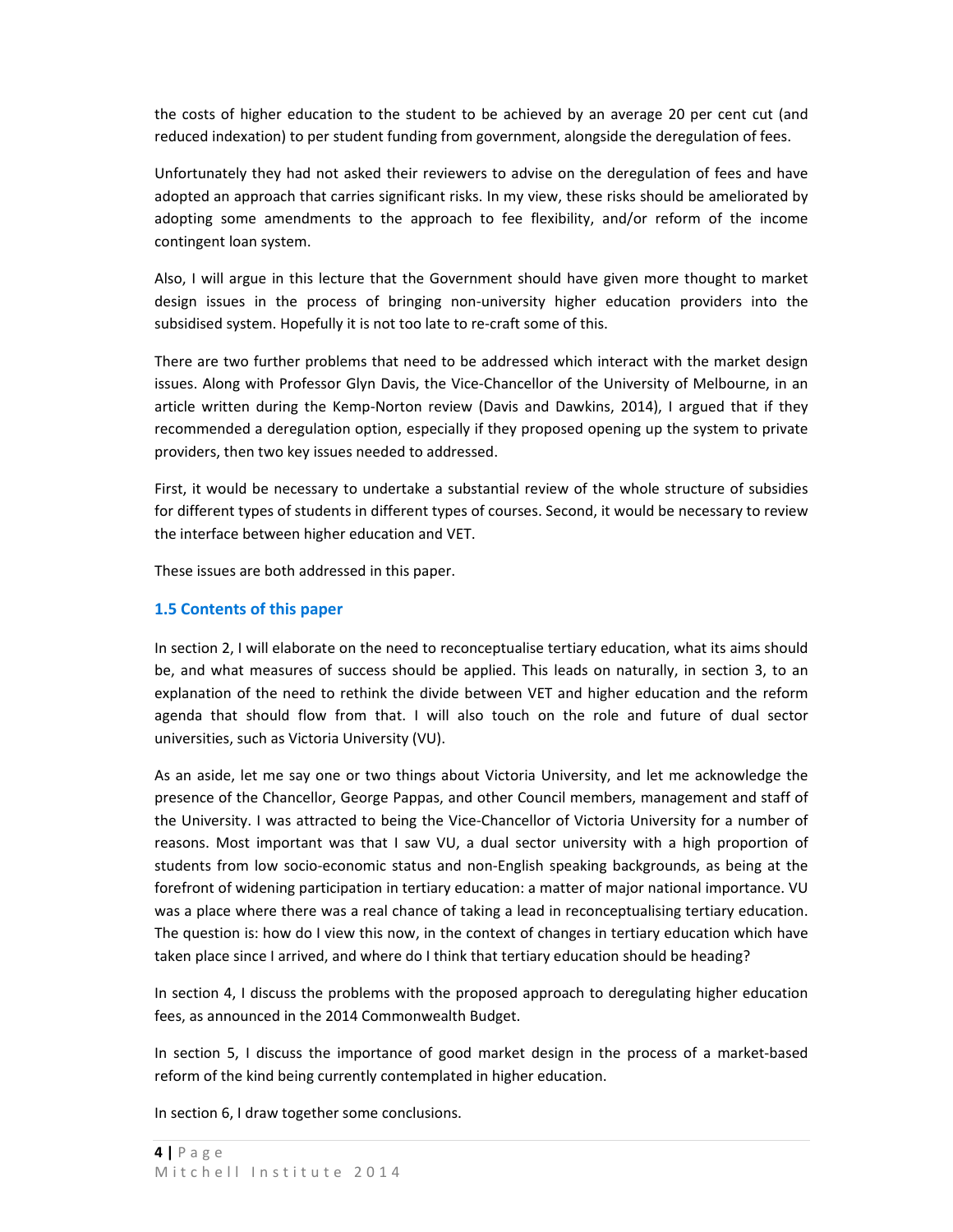## **2. Reconceptualising tertiary education**

#### **2.1 What is tertiary education?**

At the simplest level, tertiary education is what comes after secondary education. In Australia we aim to retain as many young people in secondary education as possible until they reach adulthood. We are explicit that by the time they complete secondary education, we aim for young people to be:

- successful learners
- confident and creative individuals
- active and informed citizens. $2$

There are, then, various ways in which we attempt to measure these three attributes, with greater or lesser success. However, the fundamental idea is that by the end of secondary education, young people should have a basic preparation for being successful in work and in life.

However, it has become clear that to be successful in work and in life, a combination of more education, training and experience will be necessary to convert the basic set of capabilities into capabilities that have more direct application, particularly in the labour market. That education and training will come from the tertiary education system.

There are challenges in getting a more detailed definition of tertiary education, and therefore what the tertiary system needs to incorporate. First, it is not clear where secondary education ends and where tertiary education begins.<sup>3</sup> Second, there is no clear framework for understanding the combination of knowledge, skills and capabilities that are needed to build on the foundations of secondary education so that adults are helped to be successful in the labour market, and as citizens. Third, the education and training that currently fills the tertiary space has grown up under two quite different traditions – those of vocational education and higher education respectively.

#### **2.2 The need to rethink the divide between VET and higher education**

Over the course of history, the academic tradition of universities increasingly became one of enquiry based learning, complemented by teachers also being researchers. Higher education was developed for the academic elite, or more accurately, for those who had already shown high levels of academic achievement before they entered university. In recent history, however, universities have been progressively confronted with the need to provide large scale professional/vocational education, and to teach larger and larger numbers of students, many of whom need additional learning support to succeed in their studies.

VET, on the other hand, has been concerned essentially with trades and other entry level qualifications and paraprofessional qualifications. In recent history, this has become defined in

 <sup>2</sup> (Ministerial Council on Education Employment Training and Youth Affairs, 2008). The current author chaired

the committee that drafted the Melbourne Declaration on the Educational Goals of Young Australians.<br><sup>3</sup> The forthcoming Mitchell Institute Policy Paper on Reconceptualising Tertiary Education, will discuss whether tertiary education could perhaps be defined as certificate 3 upwards in the AQF, how the AQF might need to be further developed to make this meaningful, and what the implications are for secondary education.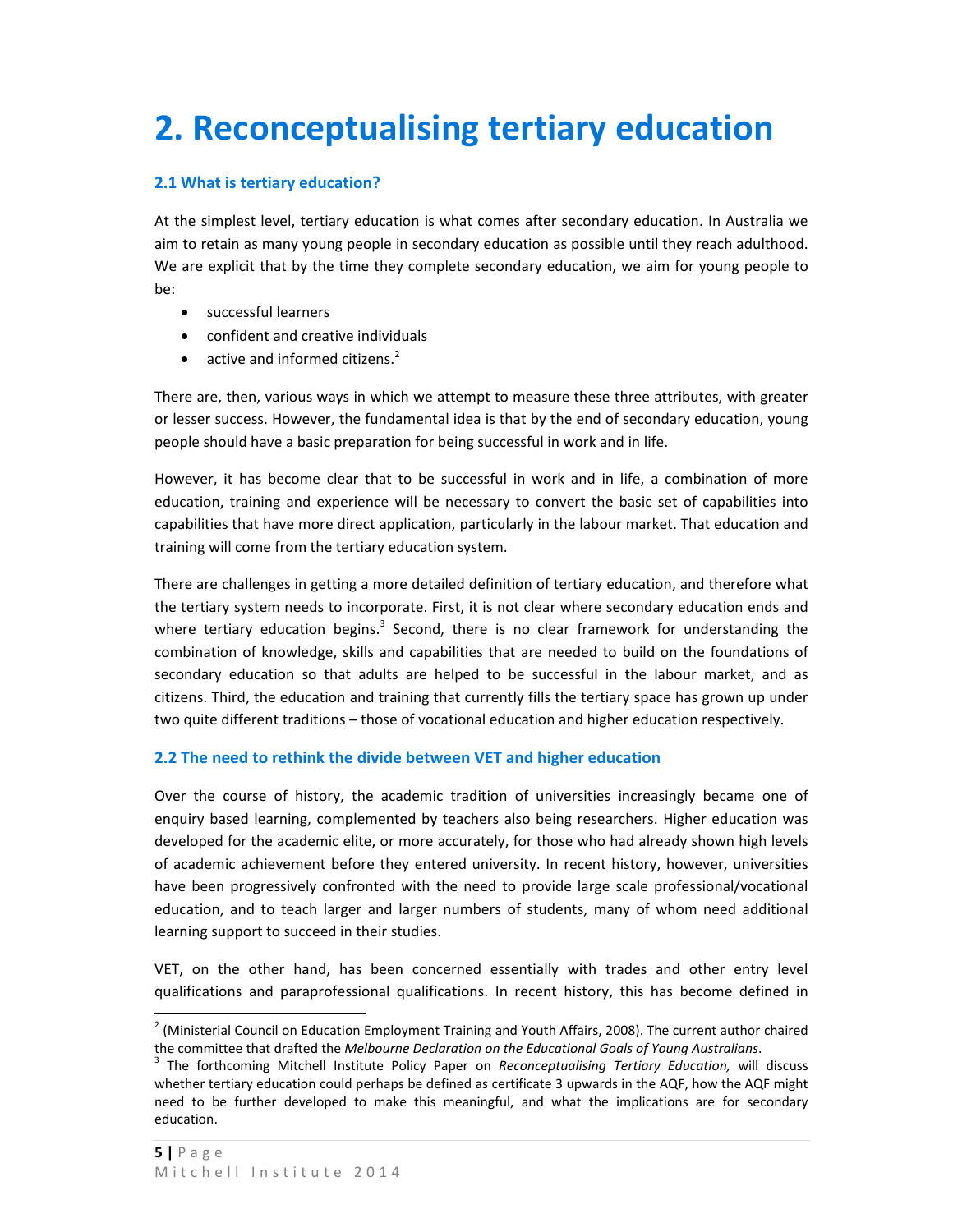terms of quite narrowly based competencies, which in turn have become embedded in national training packages. The motivation for this was good: that the curriculum should be driven by the outcomes that are desired by industry. The problem has been that the outcomes became too narrowly defined. There are generic capabilities, such as problem solving, teamwork and communication skills, that VET has under‐emphasised.

The truth is that both VET and higher education need to impart a range of knowledge, skills and capabilities, in varying proportions that are determined not just by whether they are VET or higher education, but also by how vocational the course is. So nursing qualifications in VET, and nursing qualification in higher education, should have a similar framework of knowledge, skills and capabilities. The ability to transition from a VET qualification in nursing to a degree in nursing should be quite seamless.

Similarly, the ability to transition between a VET qualification and an Arts degree should be quite seamless. Media and communications VET qualifications should be easily recognisable within a framework of knowledge, skills and capabilities that also applies to higher education Arts degrees with media and communications specialisations.

#### **2.3 The importance of know‐how and know‐who as well as know‐what and know‐why**

Productivity improvement is driven by applying skills and knowledge in and across firms, not just by accumulating qualifications. Workforce participation is driven by the capacity of individuals to apply their skills in workplaces and the capacity of graduates to quickly meet employer expectations and requirements.

In its highly influential work on the Knowledge Economy the OECD (1996) identified the kinds of skills required in a knowledge economy as:

- **Know‐what** knowledge about '*facts*'.
- **Know‐why** scientific knowledge of the principles and laws of nature.
- **Know‐how** the skills or the capability to do something.
- **Know‐who** information about who knows what and who knows how to do what.

The OECD concludes that:

*Learning to master the four kinds of knowledge takes place through different channels. While know‐what and know‐why can be obtained through reading books, attending lectures and accessing databases, the other two kinds of knowledge are rooted primarily in practical experience.* 

Both VET and higher education should incorporate a blend of all four types of knowledge/skills. As a general principle:

- VET needs more know‐what and know‐why. This would enable those completing VET to be more adaptable in the workforce, and more capable of proceeding into higher education.
- Higher education needs more know-how and know-who. This would help to make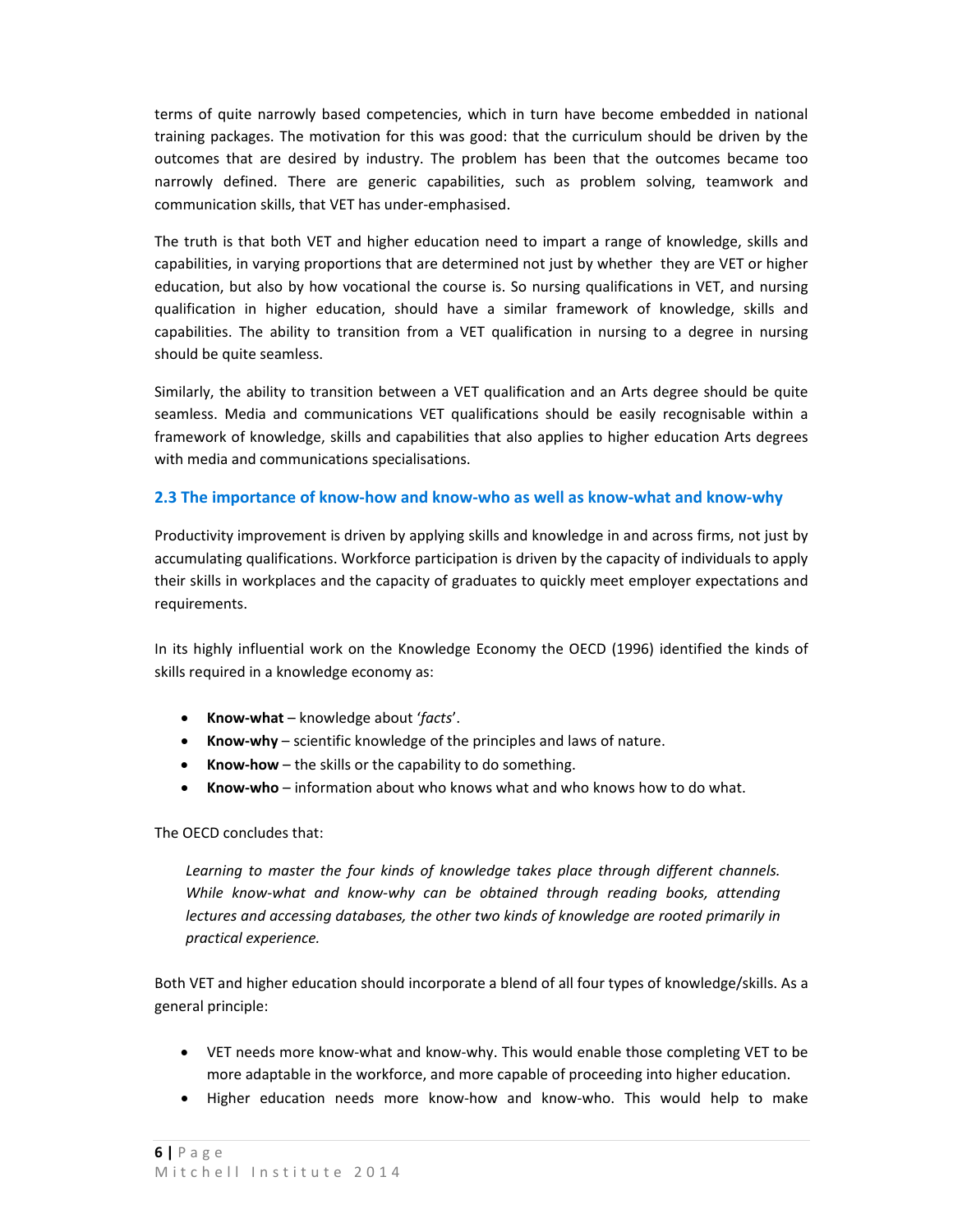graduates of higher education better prepared for the world of work through programs like work-integrated learning and it would make movements between VET and higher education easier.

Why shouldn't an engineering apprenticeship be the starting point, via an ongoing program of structured work and learning, for a high skill cadetship articulating through post-trade qualifications into degree and even postgraduate qualifications?

Tertiary education must also be the primary source of the generation of new knowledge through both pure and applied research, and the involvement of tertiary education institutions in the innovation process and innovation networks. Tertiary education must encompass the training of researchers and scientists, including through partnerships with industry as the Chief Scientist Professor Ian Chubb has long advocated. Similarly, we need more internships and cadetships for higher education students of social sciences and business.

In the Australian Qualifications Framework (AQF), most VET qualifications are between level 1 and level  $6<sup>4</sup>$  and all higher education qualifications are between levels 5 and 10. The underpinning conceptual framework about the range of knowledge, skills and capabilities that these qualifications represent could do with further development. The OECD work outlined earlier might be a useful starting point.

#### **2.4 Diplomas in VET and higher education**

This problem of the divide between VET and higher education is exposed most clearly at AQF levels 5 and 6. For example, at level 5 there are diplomas in both VET and higher education.

Diplomas in VET – such as the Diploma of Veterinary Nursing (General Practice) and the Diploma of Building and Construction (Building) – are designed to train people for particular occupations. They focus on the competencies required in that occupation. They tend not to give much weight to generic capabilities (such as problem‐solving), to underpinning disciplinary knowledge, or to the kind of learning skills that would be helpful to students who progress to a degree.

Diplomas in higher education – such Victoria University's Diploma in Business Enterprise, and the Diploma in Information Technology – are designed to be useful to those who want to enter employment in business or IT. Simultaneously they develop students' problem-solving skills, their learning skills, and their knowledge, in ways that will enable them to progress successfully onto the second year of a bachelor degree.

There is growing evidence that a narrow, competency based approach to some diplomas in VET restricts their value in the labour market.<sup>5</sup> This is one reason why we have created diplomas in higher education at Victoria University which are also a better pathway into a degree. However, the Labor Government took diplomas out of the uncapped demand-driven system, which has been a serious deficiency.

<sup>&</sup>lt;sup>4</sup> Levels 1 and 2, although currently taught in the VET sector, are pre-vocational qualifications.<br><sup>5</sup> There is a significant body of work produced by the NCVER on this issue, including Karmel (2012) which can be found at their website: www.ncver.edu.au. For more generic qualifications such as business the outcomes should be broadly framed rather than through narrow competencies.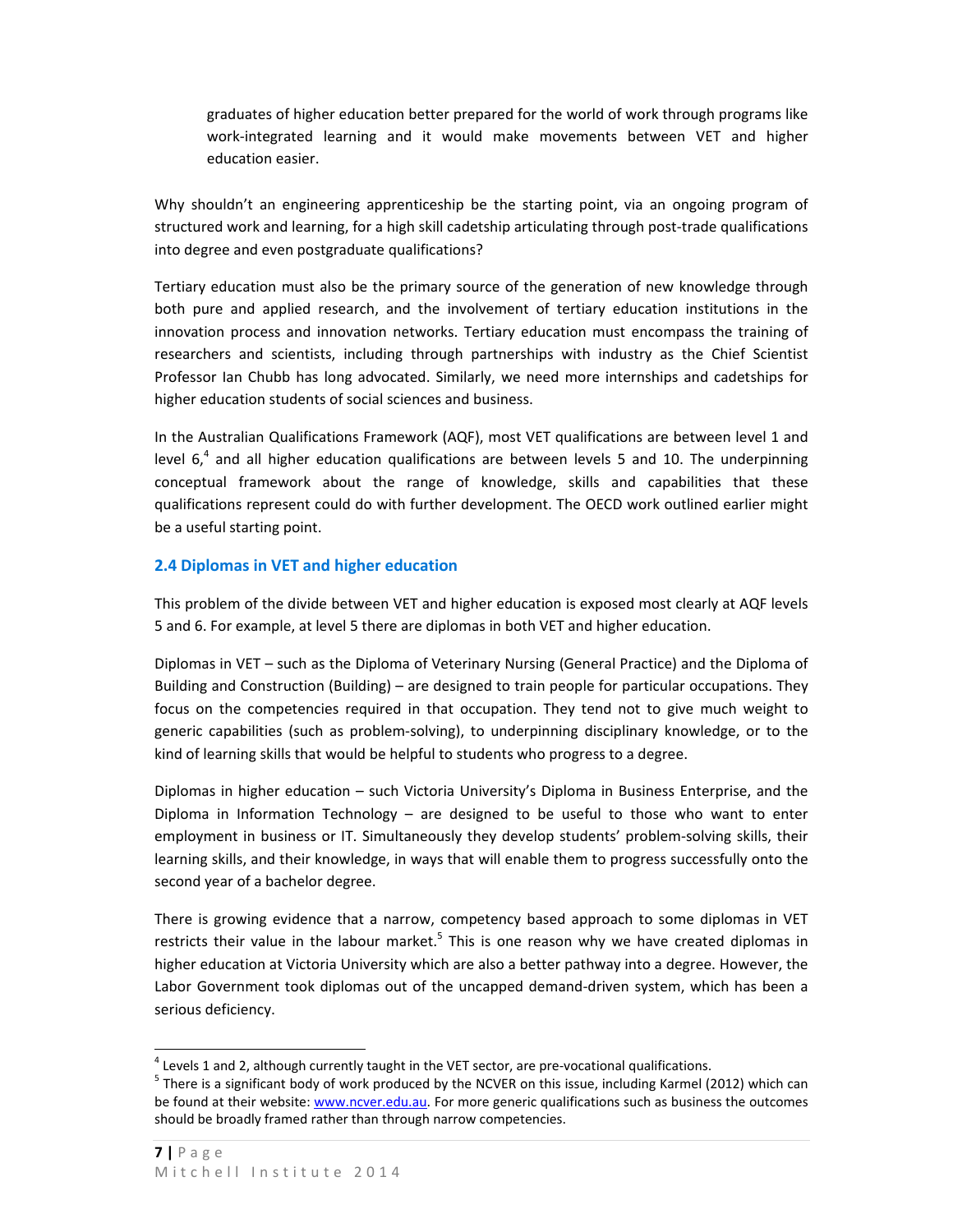#### **2.5 Uncapping sub‐degree program qualifications**

Thus the decision announced in the 2014 Commonwealth Budget to include sub‐degree programs, including diplomas, in the demand‐driven system is a very positive move. I saw this as an important priority for the Kemp‐Norton Review and it featured prominently in Victoria University's submission to the reviewers (Victoria University, 2013).

If we are going to achieve the objective of broadening participation in tertiary education, to promote economic growth and social inclusion, there are many students who can and will get a bachelor degree in due course, who need a strong pathway program to help them on their way, which will also be valuable in its own right if the student decides not proceed. The capping of subdegree higher education programs did not make logical sense and the removal of the cap is to be applauded.

However, what must be realised, now, is that this will be a competitive threat to VET diplomas. While a number of these qualifications are very robust and highly sought after, for reasons outlined earlier in this lecture, many of them are not.

A number of people have argued that there is an urgent need to reform the national training packages to make for more desirable qualifications that transmit both the kind of generic skills needed in the labour market (like problem‐solving), and the industry and occupation specific skills that students need. Desirable qualifications will also nurture the learning skills that will support those who want to progress more rapidly into a degree.

It may be that the inclusion of diplomas in the demand driven higher education system will render the reform of national training packages unnecessary, as alternative and better products in the higher education system can now be expected to emerge.

#### **2.6 Subsidies, fees and Commonwealth‐State financial relations**

The Commonwealth Budget uncapped sub‐degree programs in the demand‐driven system of higher education, and extended funding to non-university providers (including TAFEs) that provide such programs. These are positive steps in helping to foster a more integrated tertiary system at AQF levels 5 and 6. This should lead to reforms of diplomas that will strengthen pathways between VET and higher education programs, and provide greater value to those completing them than is the case for many who currently complete diplomas in VET. For this the Government should be congratulated.

However, we are left with eight different VET systems, with different fees and subsidies, mostly poorly funded by comparison to higher education. This leaves students for whom a VET qualification at certificate 4 or below should be the preferred option, poor cousins compared with those going into higher education. Commonwealth VET funding for the states will be cut by almost \$500 million in 2017-18<sup>6</sup> and the VET funding trend at a state level is bleak.<sup>7</sup>

<sup>&</sup>lt;sup>6</sup> Commonwealth Budget Paper 3 Table 2.2<br><sup>7</sup> This latter point is clear from the NCVER 2013 financial collection which shows static or declining VET funding in most jurisdictions except Victoria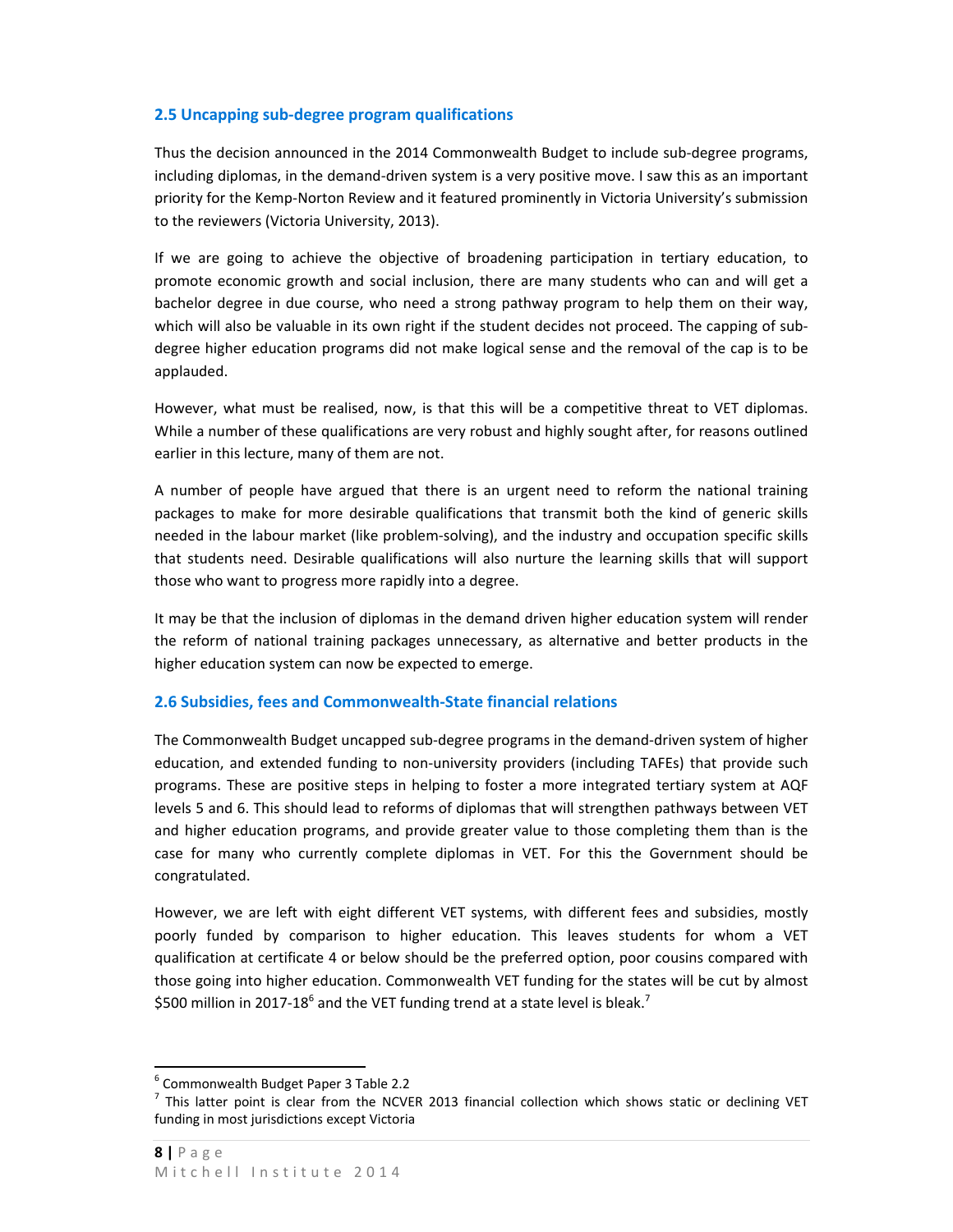We should explore a federal-state negotiation to achieve a more coherent approach to funding tertiary education students, which in turn supports a more coherent tertiary system.

#### **2.7 Measuring the success of tertiary education and its constituent institutions and providing information to students**

Central to the design of a viable market is that price and value signals are apparent to buyers. For our purposes, students are buyers who weigh up the expected return from the fees they pay for their tuition.

The reputation of universities and their brand is a major determinant of the demand for places. This is often driven, to a significant extent, by national and international league tables of universities. But are we happy that this is what will tend to drive the prices that Universities can charge in a deregulated market? League tables are mostly driven by research output and not by teaching, although some league tables have teaching related aspects.

What kind of league tables should Australian universities aim to do well in? Different league tables give different weights to different criteria. It is important to understand their differences. It is also important to realise what the rankings do not measure. The biggest deficiency of the three major world rankings (THE, ARWU and QS) is that none of them incorporate measures of the effect of universities on their students, or on the broader community.

The ARWU is a prestige ranking based on measures of research reputation. It has a strong historical bias in favour of older universities which, for example, have produced Nobel Prize winners. The THE ranking is a more broadly-based measure that tries to take into account teaching as well as research, albeit in a somewhat unconvincing way. The QS rankings place considerable emphasis upon surveys of academics who are asked to assess the leading universities in their fields.

There is considerable overlap between Australia's top ten universities in these rankings. All of the Group of Eight, plus Macquarie University, is in the top ten for all three league tables in 2013. The University of Newcastle is getting into the top ten in the THE rankings, Flinders University in the ARWU, and University Technology, Sydney in the QS rankings.

Ask anybody what a great university is, and they may well mention Harvard. Harvard came first in the world in the ARWU ranking, and second in both the THE ranking and the QS ranking.

There is no doubt that Harvard is a great university and is widely recognised as such. Its reputation has been built up over almost 500 years. Its contribution to knowledge through research is outstanding, and many of its alumni are very famous. A larger number are in very important positions in many countries around the world.

It grew up, however, in a period in which tertiary education was an elite activity, selecting already very high academic achievers as its students. This is true of most universities in the world that are regarded as great universities.

In the 21st century, however, tertiary education is a mass system, and universities now have a broader role than providing opportunities to the academic elite. Australia will need most of its population to receive a high quality tertiary education for the country to remain competitive.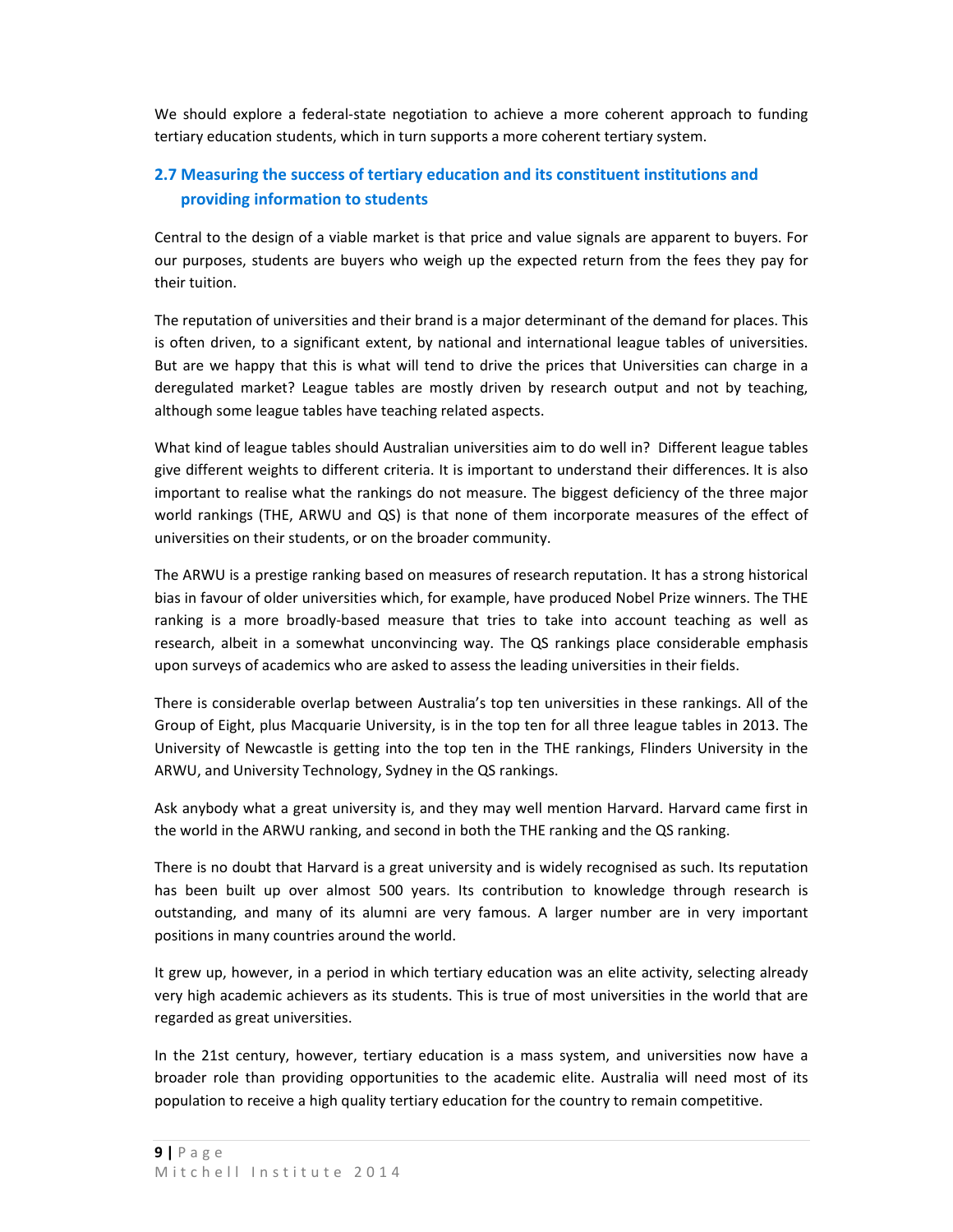This raises a question: Should universities established in the last 50 years, and that aim to be great, try to become the Harvard of the 22nd century? Or, given the broader role of universities in the modern era, is there a new style of great university that should emerge? And should there be metrics that will help students to identify which universities they are?

Outstanding contributions to knowledge creation through research should still be expected from any great university. But there is a case for some universities to claim greatness from adding value to students who may not be high academic achievers when they enter university. Many such students may come from lower socio‐economic backgrounds, and their lack of academic achievement may be due to fewer opportunities rather than an inherently lower capacity to achieve. We need universities that have a big impact on such students. They need to add demonstrable value.

Washington Monthly National University Rankings of US universities are an interesting case in point. Under these rankings, the Washington Monthly rates universities based on their contribution to the public good in three broad categories. One is research, such as producing cutting‐edge scholarship and PhDs. One is social mobility, for example by recruiting and graduating low‐income students. The third is service, for instance encouraging students to give something back to their country.

The overlap between the US top ten in the three best known rankings, is similar to the Australian situation. But in the Washington Monthly rankings, while four of the top ten appear in the betterknown rankings, six new names appear. They get there by being strong in research, and also by having a big impact on their students and communities, and by promoting social mobility. I am very familiar with the seventh listed US university, the University of Texas at El Paso, which has done an outstanding job in raising participation amongst Hispanic students in El Paso.

I make these points not to say that these particular league tables are the ones that should be championed by the government. Rather I want to pose a question: are we happy that universities with strong brands could now charge high fees to make margins that are then reinvested in the brand via increases in research funding, rather than in enhancing the student experience?

Or perhaps the student experience is a major determinant of student presence and their willingness to pay.

It is important that students have access to reliable and useful information that will help them make good choices. The Government has announced its intention to improve the availability of that information. We have to be careful about jumping to conclusions about what information that is. The issue a student should assess is how much value the university under consideration will add for the student in question.

Also, in thinking about the size of public subsidies to university places, ideally we would have measures of the public impact of universities.

Interesting and similar questions arise about non‐university higher education providers.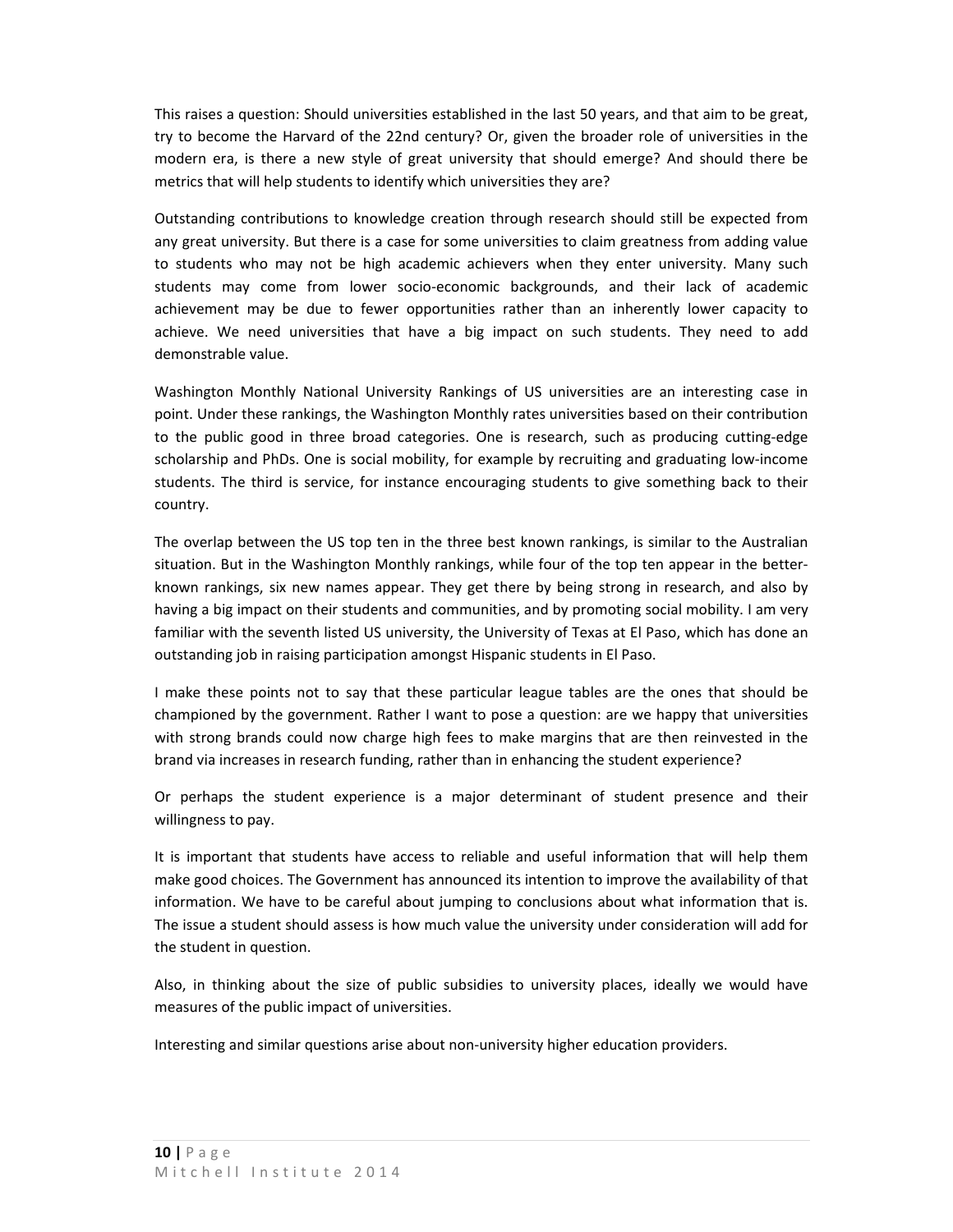#### **2.8 The future of dual‐sector universities**

I have argued above that there is too great a divide between VET and higher education, in curriculum, and in subsidy and fee arrangements. Given this dichotomy in curriculum, in dealing with different governments and lack of alignment in funding arrangements, this does make it challenging to be successful as a so-called dual sector university, aiming to achieve seamless pathways between VET and higher education, and to provide alternative entry and exit points in the tertiary education continuum. It has been particularly challenging in recent years in Victoria with the cuts in funding to public providers in VET. And with future Commonwealth funding to the states reduced in the recent Budget, the funding outlook for VET shows no signs of improving.

However, the uncapping and deregulation of sub-degree higher education programs is a positive move which opens the opportunity to reform dual sector and TAFE offers at levels 5 and 6. This will improve their ability to provide seamless pathways into bachelor degrees, as well as reforming the curriculum which is currently constrained by national training packages.

But students below level 5 (at certificate 4 or below) remain poor cousins compared with those going into higher education. It is noticeable that increasingly some dual sector universities have been getting out of those qualifications.

At Victoria University, we would like to stay active at certificate 4 and below. We would argue that there should be federal‐state negotiation to achieve a more coherent approach to funding students in tertiary education, which in turn supports a more coherent tertiary system.

If there was a more coherent tertiary system, the term 'dual sector' might become a misnomer. The title of 'omniversity', a term that has been used by Professor Stephen Parker (2011) and by Dr Tom Karmel (2011), might become a better description of a university that more than any other tertiary institution would provide outstanding opportunities for students from diverse education backgrounds to enter and exit tertiary education at levels that help them to achieve the success they are after. This is the aspiration of Victoria University.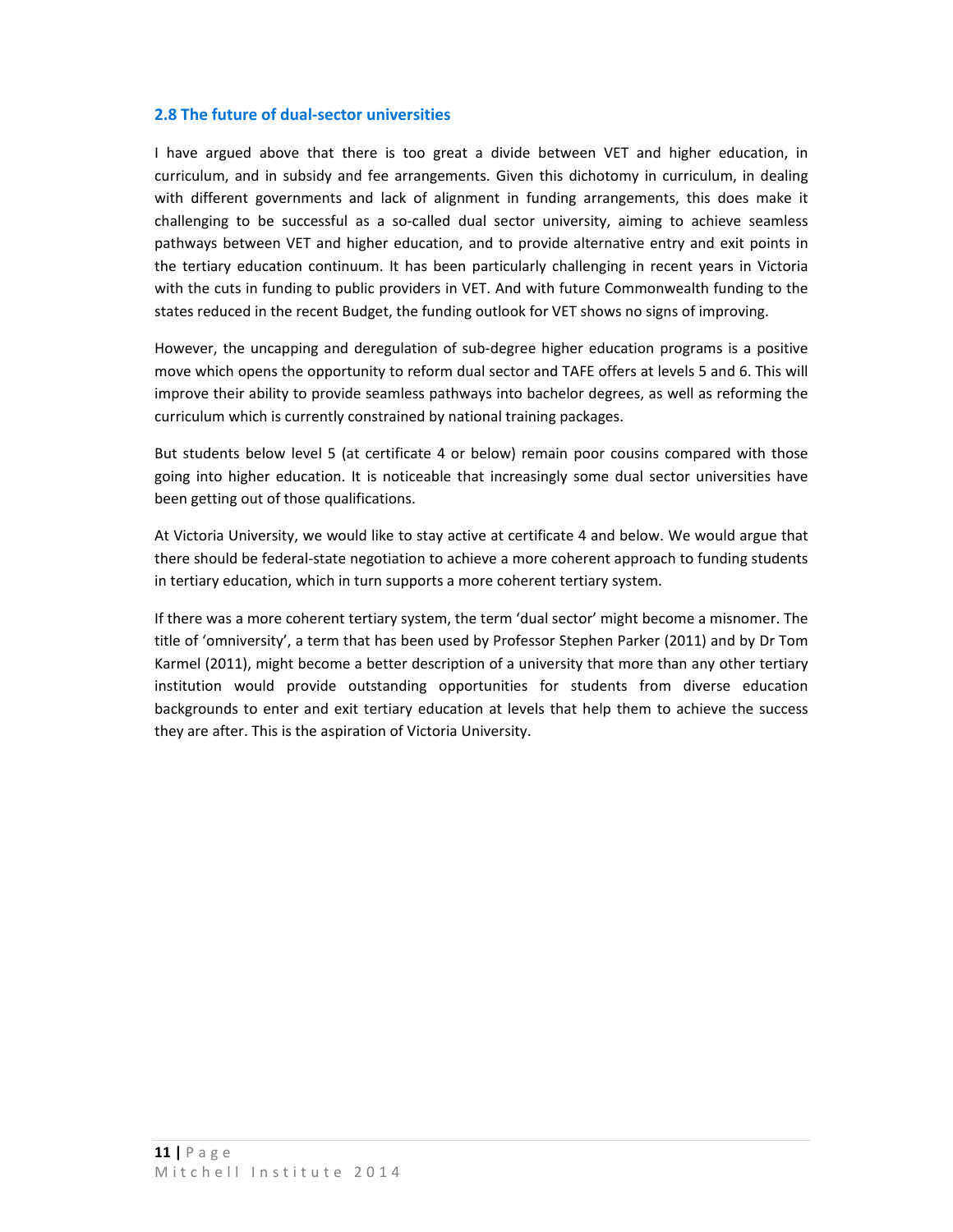## **3. Fee deregulation and the reform of income contingent loans**

#### **3.1 Introduction**

In the Budget, the Government announced the decision to remove caps on both the fees that can be charged for higher education programs and the income contingent loans they can receive to finance the payment of the fees.

It is acknowledged by the Government that this will substantially increase the size of the HECS debt that students will hold and that governments will have on their balance sheet. It will also increase the default on the debt, with more students unable to repay the debt than before.

In order to make this reform possible, the Government has moved the loans onto a more commercial basis than before. Until now, there has not been a rate of interest charged on loans to undergraduate students. The debt has been indexed by the CPI. If that had not been reformed there would have been very large increases in the subsidies embodied in the loan system, by government covering the interest costs. Further, these subsidies would have been larger the higher the fees charged, resulting in a potentially very serious moral hazard. That is that the higher the fees that a university charges, the greater the government subsidy to the student. Thus we could have expected universities, especially those with strong market power, to have charged excessively high fees.

#### **3.2 The problem of moral hazard and 'gouging'**

It is not clear, however, that this moral hazard has been eradicated by charging the government bond rate to the cost of the loans. Indeed, economist Henry Ergas (2014) argued recently in *The Australian* that this problem of 'gouging' was potentially a very significant issue with the reform.

First, this interest rate is a favourable rate compared to loans that are generally available to the public. Second, students don't have to start paying back the loans until their income reaches around average weekly earnings. And third, it is acknowledged that there will be higher default rates than before, which ultimately represents another transfer of the cost of high prices to the government. There is a serious question here as to whether the price signals will be as clear to students as they should be in a market with completely unregulated prices.

#### **3.3 Ameliorating the risks**

To summarise the risks that the Government is taking with this policy:

- Increased debt levels on students and high levels of HECS debt on the Government's balance sheet
- Increased default on the loans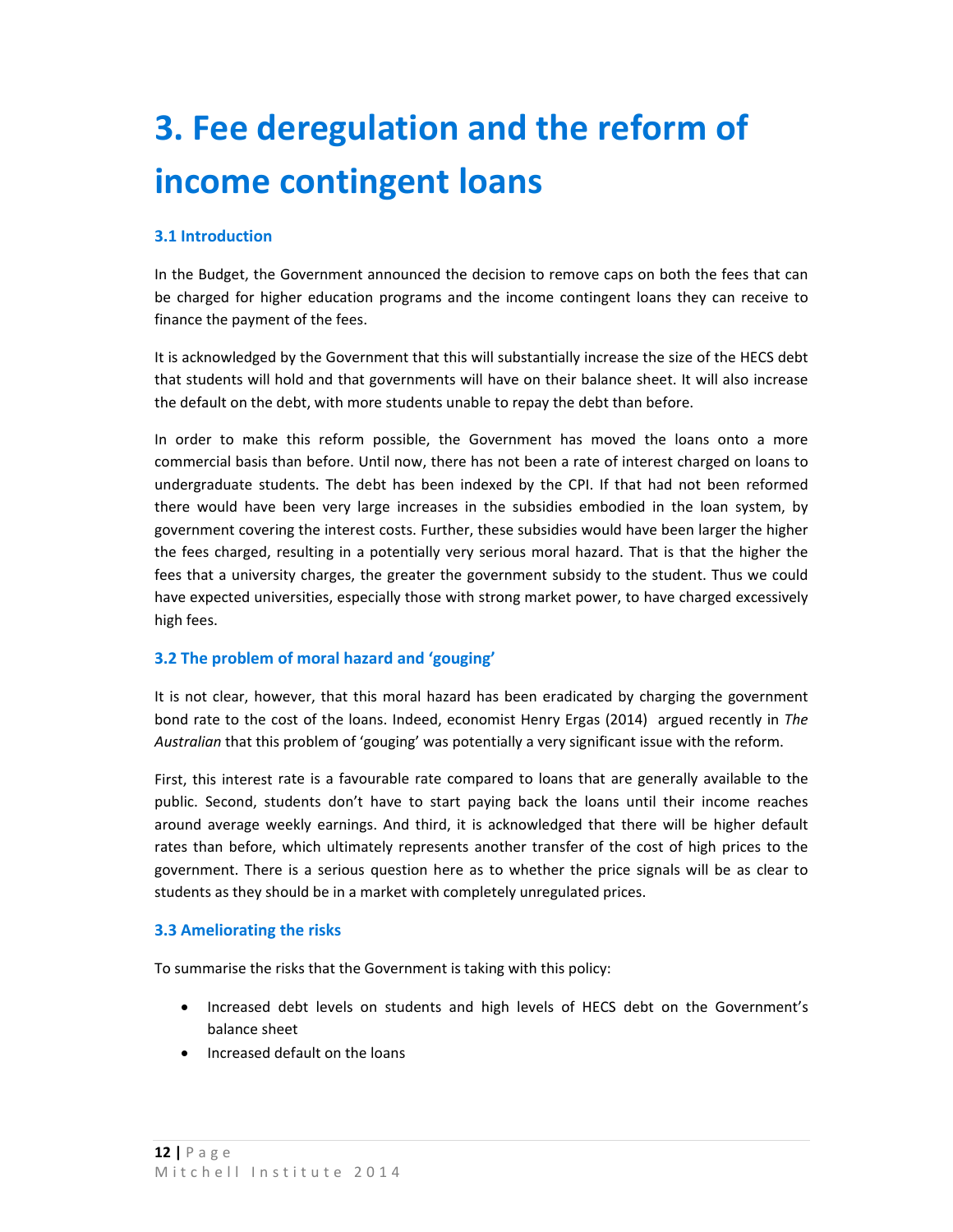The significant possibility of excessively high prices being charged, especially by providers with strong market power, because of insufficiently clear price signals under the income contingent loan system

There are three ways that these risks might have been ameliorated. First, there could have been a cap on the size of the loans, a proposal favoured by Ergas (2014). Second there could have been a cap on the size of the fee. Third, some restraints on higher fees could have been introduced by a reduction in the Commonwealth subsidy when fees increase above certain levels. This is a proposal that has previously been put forward by Professor Stephen Schwartz (Lane, 2014), which I will return to under the heading of equity.

I think all these possibilities should continue to be explored.

#### **3.4 Equity issues (and associated efficiency considerations)**

A number of commentators have already raised serious questions about the effects of this reform on equity. $8$  In my judgement this is the biggest question mark against these reforms. And with it go some efficiency questions as well. If students from low socio-economic backgrounds are discouraged from participating in higher education, or receive lower quality education and training as a result of these policies, we are at risk both of increasing inequality, and of not making full use of the human capital potential in the economy. If anything, policy should be biased in the other direction, towards increasingly promoting the participation of under-represented groups in tertiary education and training, and the quality of education and training that they receive.

It is clear that the burden on students will rise significantly and with interest being charged from the time the student commences, significantly higher levels of debt will accumulate. In the past the income contingent loans system has produced very low elasticities of demand, but in the new environment they may become higher and the prices will be higher too, so there may be significant numbers of discouraged participants. This is most likely amongst students from low socio‐economic backgrounds for whom greater risk aversion about debt accumulation can be expected.

Professor Glyn Davis, Vice‐Chancellor of the University of Melbourne, has pointed out that fairness will be the main point of contention under the Pyne reforms (Davis, 2014). As a Vice-Chancellor of a University that stands to gain a great deal from the reforms, it is pleasing that he has done that. He outlines four principles of fairness that follow from thinkers like philosopher John Rawls:

- 1. Higher education must be available to every qualified student on terms that make it accessible;
- 2. The benefits from higher education must be greater than the costs, so the less well‐off are not discouraged from participation;
- 3. The same rules must apply to everyone;
- 4. Inequality of treatment must be tilted toward the most disadvantaged.

<sup>8</sup> See for example Bruce Chapman (interview by Andrew Trounson), *The Australian* 19 May 2014 and Simon Marginson, The Conversation 16 May 2014.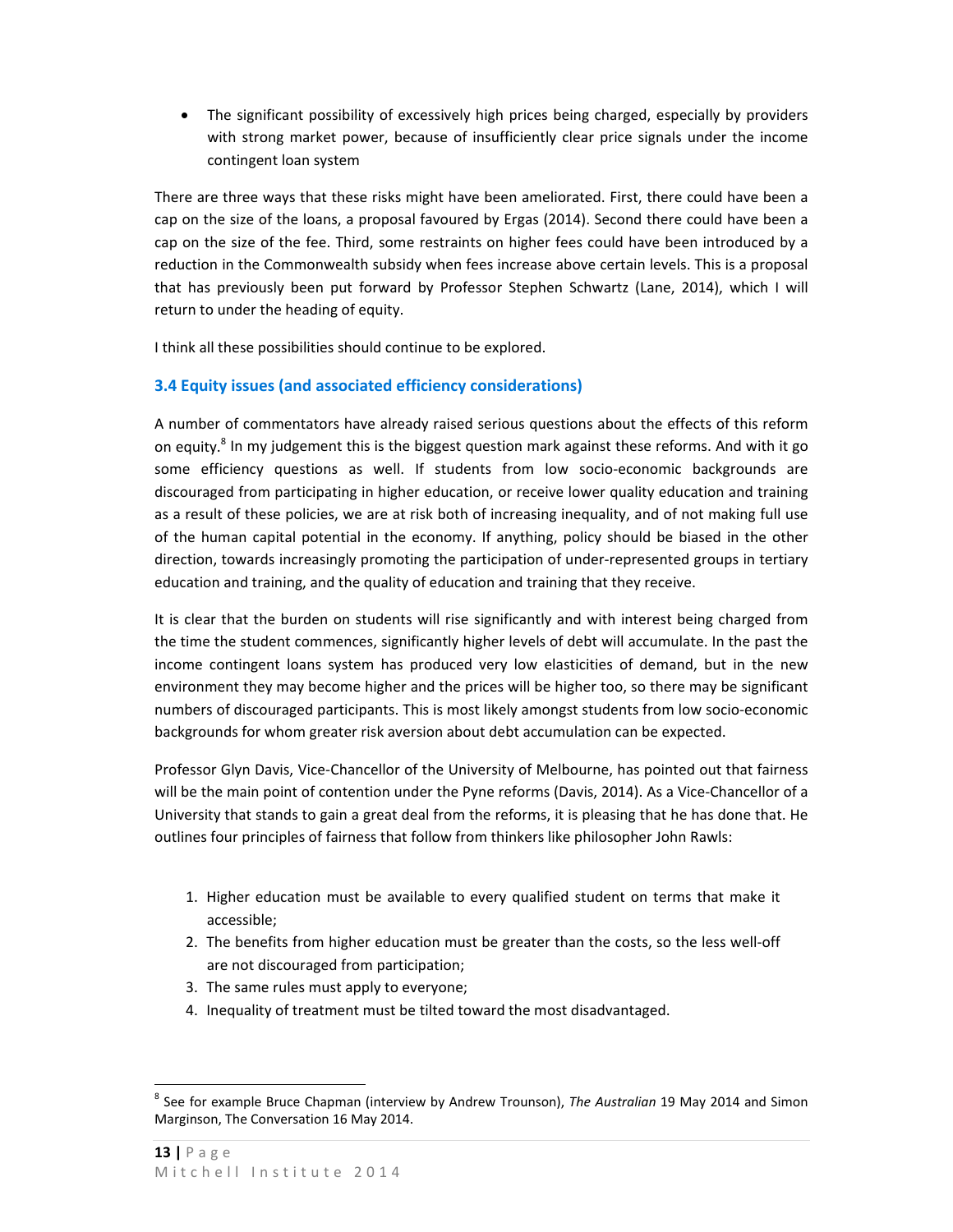It will be helpful to examine the proposed reforms against these principles. There are significant risks in relation to Principle 2, and there would need to be more proactive effort to promote Principle 4.

The requirement in the package that universities that charge high fees use a proportion of that revenue to fund scholarships to fund disadvantaged students is unlikely to make a big impact on the disadvantaged. Most of these students are unlikely to get access to universities that are at the high price end of the spectrum.

An ameliorating measure that has a lot of merit is based on the idea put forward by Professor Stephen Schwartz (Lane, 2014). He proposes that as fees are raised above a certain level, a certain fraction of that increment be deducted from the Commonwealth subsidy and redistributed around the system. This could be to support more disadvantaged students.

Similarly, per student funding amounts in the government's subsidy could include an element based on socio‐economic disadvantage.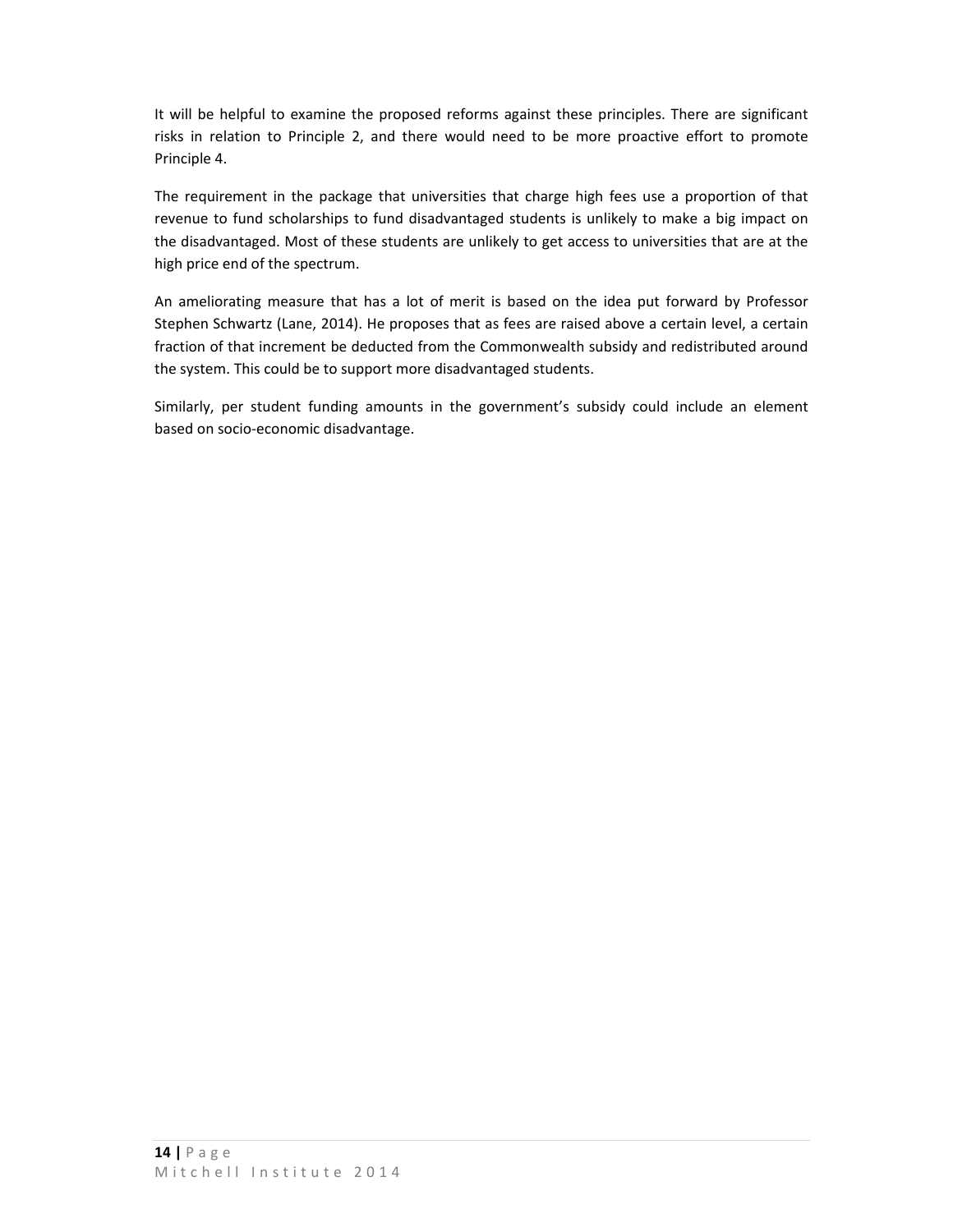### **4. Market design**

#### **4.1 Opening up Commonwealth supported places to non‐university higher education providers**

On the subject of opening up Commonwealth Supported Places to non-university providers, I endorse the position of Universities Australia that universities are not opposed to increased competition in the higher education sector. Further, competition can, and usually does, lead to increased innovation, differentiation, efficiency and effectiveness, and a stronger orientation to client needs. That is all positive.

I also endorse the Government's decision that there should be a differential subsidy for non‐ university higher education providers because of the requirements on public universities to undertake research and make important contributions to the communities in which they operate.

#### **4.2 Market design and implementation**

But it is important to emphasise the importance of getting the market design right. $9$ 

First, this is a market in which there is very imperfect information, where most customers are purchasing a complex product for the first time, and where a mistaken purchase can be very costly to them.

Second, in this reform the Government is bringing together into one market for higher education, providers from two quite different existing higher education markets and potentially providers from eight different state and territory VET markets. Efficient markets don't just happen overnight. They have to have a coherent institutional framework and a suitable range of providers.

New markets need to be nurtured, especially when substantial public funding is being injected into a new part of the market. It is in this area of market design that the Government is at significant risk of making some serious errors.

In higher education there are currently two domestic markets in operation:

- 1. A partially publicly funded and fee regulated market, mostly for universities, at the undergraduate level (and in some postgraduate areas for some universities), supported by HECS‐HELP.
- 2. A more open full‐fee market at undergraduate level (mostly outside universities), and at the postgraduate level for universities and other higher education providers.

In the publicly funded market the Commonwealth has acted as the price setter for publicly funded higher education through setting subsidy levels and in regulating student fees. The Commonwealth

<sup>&</sup>lt;sup>9</sup> In the process of designing the new market it would be a good idea to review the evidence of how the market for VET has operated in Victoria since it was opened up to private providers. There is expected to be significant difference (e.g. ease of entry into the higher education market would be more difficult), but it would be a useful exercise to get a picture of the potential challenges and pitfalls.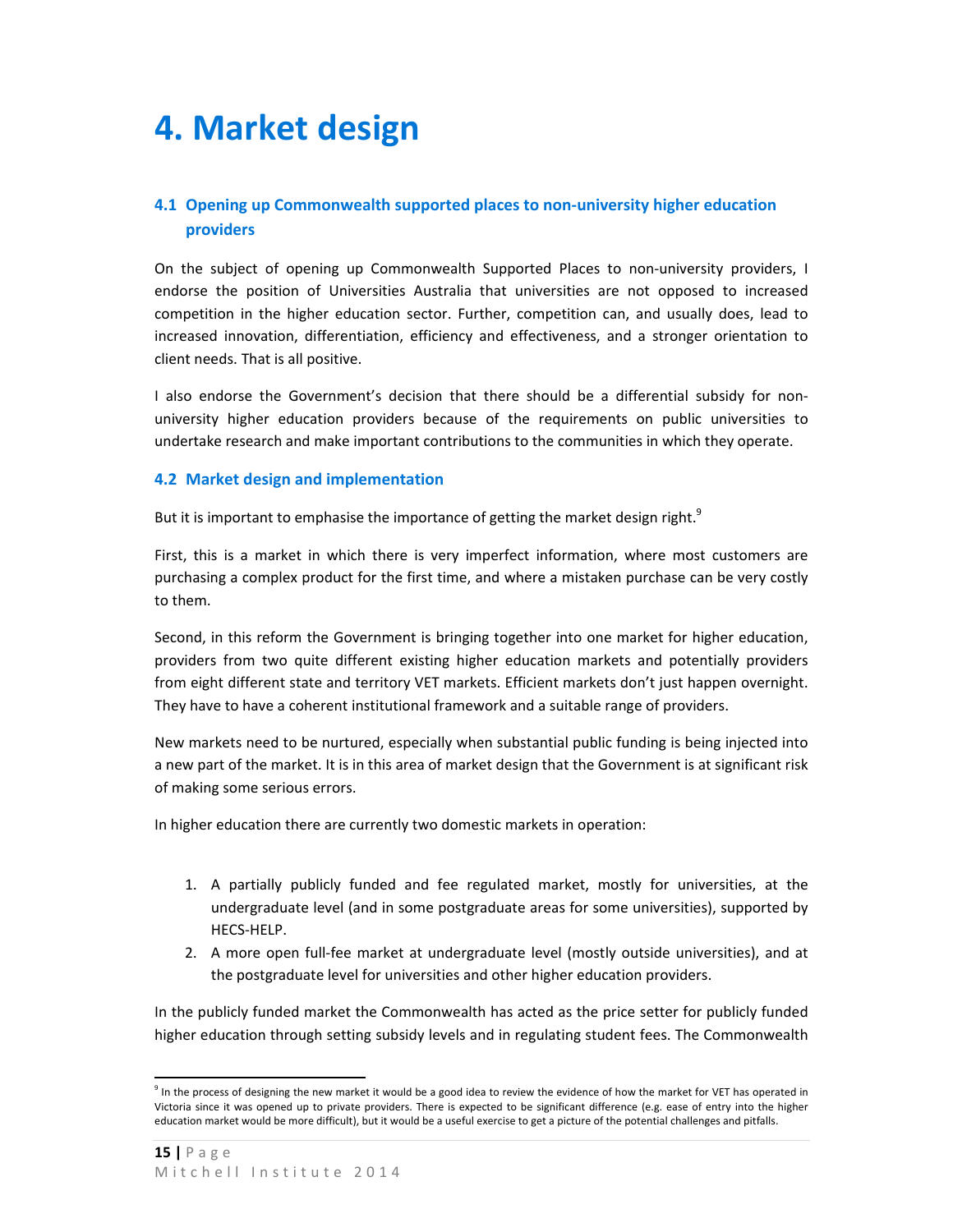also influenced institutional behaviours through targeted funding and reward payments in areas such as equity; in effect, a form of market intervention.

HECS‐HELP was designed, and has operated, as a cushion to mitigate the effect of requiring a reasonable contribution from students for publicly funded courses. Access to the publicly funded market is now relatively open for students under the demand-based funding system, although caps were imposed on publicly funded sub‐degree provision.

Sitting alongside the publicly subsidised and regulated market is the full fee market supported by FEE-HELP. FEE-HELP was introduced after HECS-HELP and has expanded significantly. It has effectively operated without controls on price, except for the lifetime limit on the level of FEE‐HELP debt.

It is important to note, however, that FEE‐HELP is in effect a publicly established and subsidised market. Price elasticity is substantially reduced by deferred and income contingent loans. There is an almost total transfer of risk of bad and doubtful debt to the Commonwealth. The full fee higher education market would be much smaller, and fees probably much lower, if it wasn't for FEE‐HELP.

There is also significant provider differentiation in this market; at the undergraduate level, smaller and generally niche private providers and some public TAFE institutions and at the postgraduate level, mainly large multi‐disciplinary public universities that were precluded from the undergraduate fee for service market by the previous government.

In the Budget**,** the Commonwealth has in effect, and in broad terms, conflated these two markets.

There is a logic in bringing these markets together, from the point of view of horizontal equity for students attending non‐universities and those attending universities.

There are also potential real benefits in encouraging universities to carefully set fees and in calibrating fees to different programs, delivery modes, choices about levels of support, and access to services.

However, there are some significant risks of what the economists call 'dead weight loss' and the creation of moral hazards from the changes in the market. Unless great care is taken in the design of, and transition to, the market the following may arise:

- As outlined earlier, due to the effect of deferred and income contingent loans on price elasticity and the positional advantage of some universities, price-gouging could occur and consumer surplus could become producer surplus.
- Government subsidies may distort existing and successful fee for service markets, especially in the short run, before new entrants arrive. In the short run, government subsidies may simply represent windfall gains to private investors if students in current full fee courses are charged the same, regardless of the payment of the subsidy.
- Long established public universities enjoying significant positional advantage will be able to exploit their dominant market position, and also continue to receive the same level of public subsidies regardless of their capacity to increase student fees.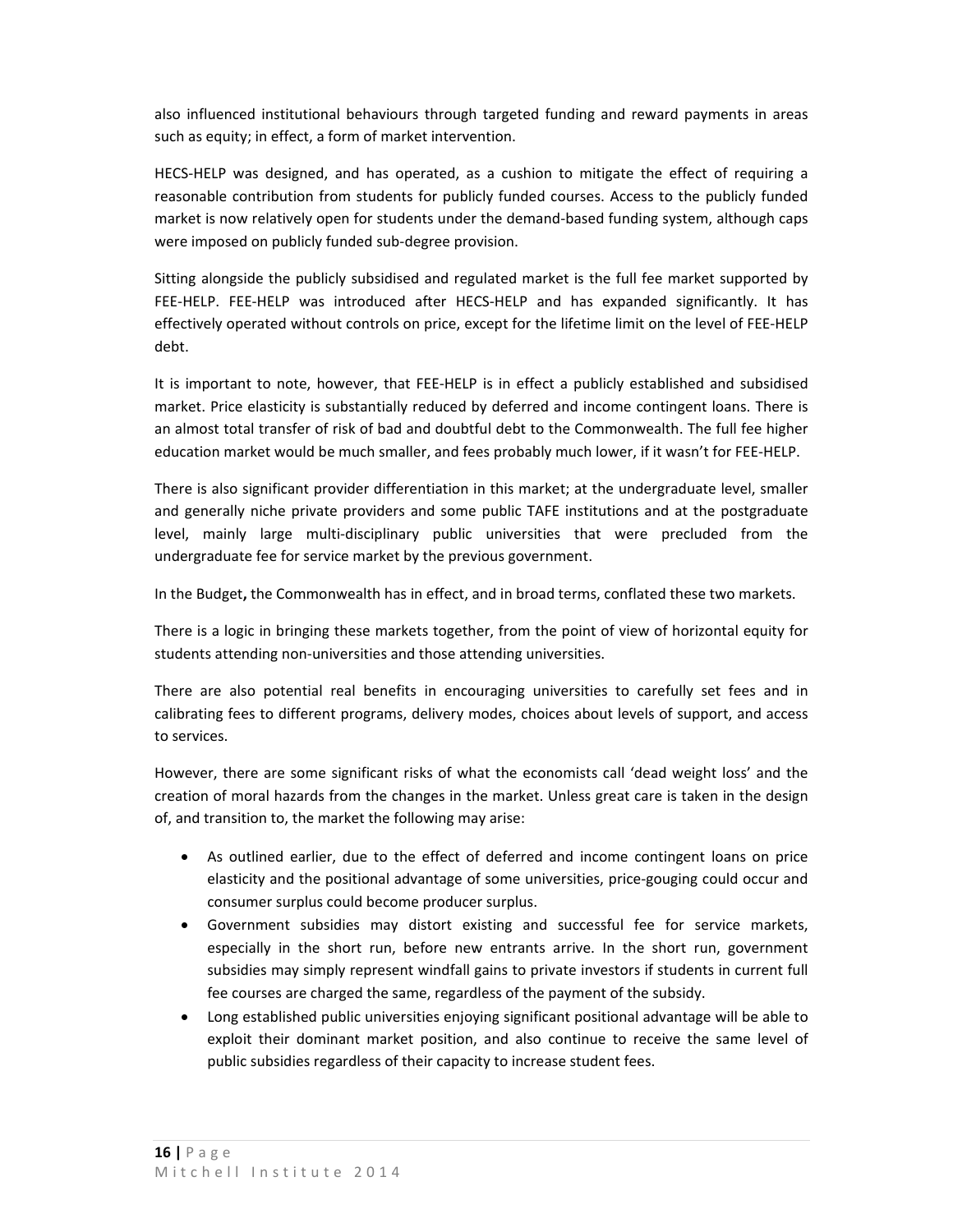As fee levels rise there will be a progressive transfer to the Commonwealth of risk in terms of bad and doubtful debt.

As I have said, there are three ways that these risks might have been ameliorated. First, there could have been a cap on the size of the loans. Second, there could have been a cap on the size of the fee. Third, some restraints on higher fees could have been introduced by reducing the Commonwealth subsidy when fees increase above certain levels.

The system of fee flexibility, the transition arrangements, and the structure of government subsides, are all important elements of the market design. Depending on how they interact in such a major change, there are significant risks of unintended consequences.

Given the challenges in getting market design right, and the importance of monitoring progress of the market, the effect of different subsidies, pricing policies and loan arrangements, and equity considerations, one idea that should be considered is establishment of an independent entity to provide some surveillance and oversight of the market.

This policy has been adopted in some other markets, such as in the area of utilities, when moving from a more regulated, public provider market towards a deregulated market with private providers.<sup>10</sup>

<sup>&</sup>lt;sup>10</sup> The Victorian Essential Services Commission was asked to conduct a Review of VET Fees and Funding in 2011 although this review did not include subsidy levels.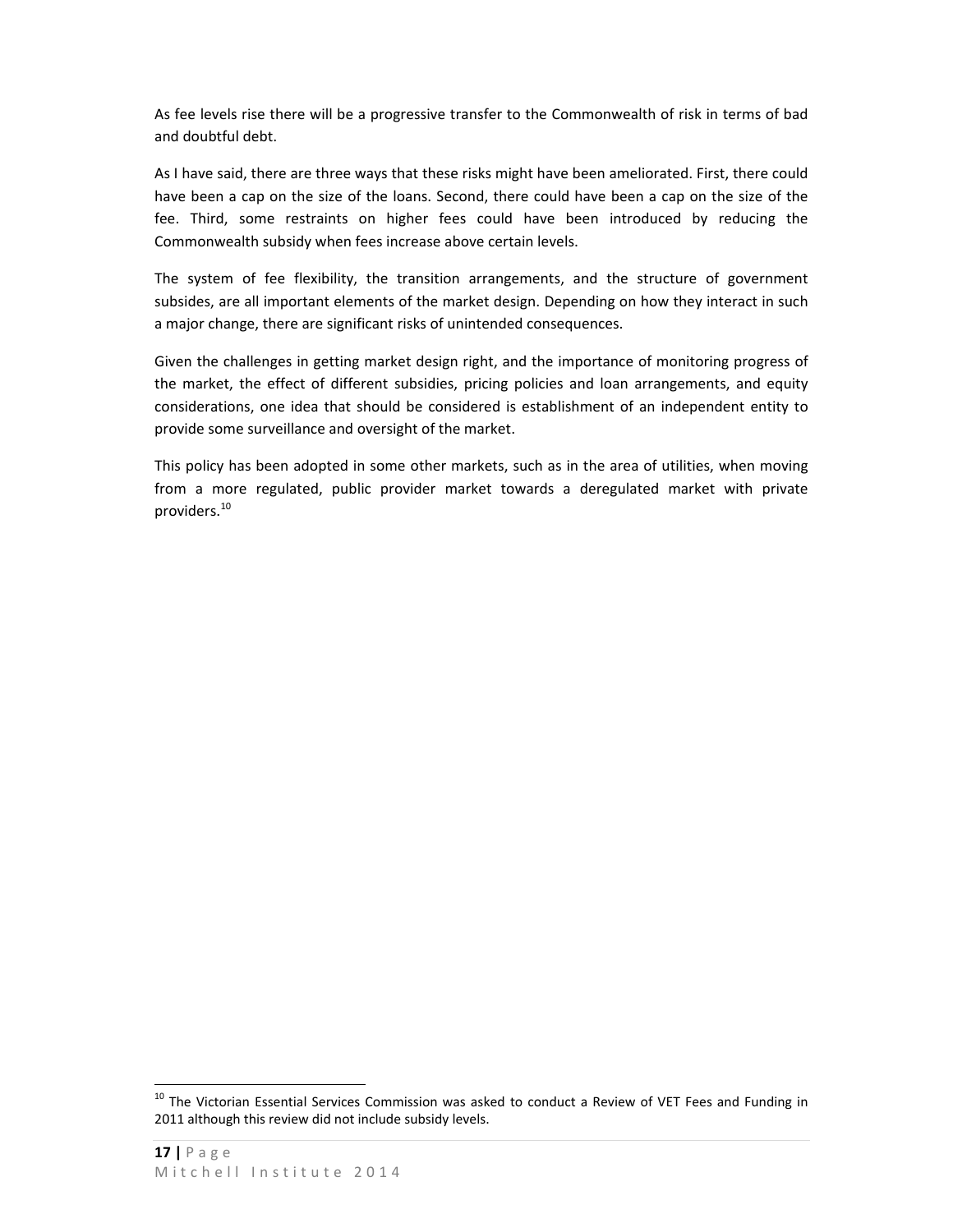## **5. Government subsidies**

In announcing the reforms to higher education, the Government announced a re‐working of the structure of funding for Commonwealth Supported Places into five new clusters, down from the previous eight. While that simplifies the structure of funding it does raise many questions about why it is so, just as there were many questions about why the previous eight were so. It seems the Government was influenced, to a greater or lesser extent, by different pieces of evidence and judgements about the cost of providing courses of different kinds, the returns that students get from the different types of courses, and the public value of the courses. By being a 'mish-mash' of all of the above, there is a lack of transparency and clear rationale. The same is true in vocational education, compounded by jurisdictional differences.

A number of interesting questions arise. The conceptual issues are outlined below, but to illustrate the kind of choices that government has to make, we may ask: is it appropriate if a student from a high socioeconomic status background, with high previous academic achievement who chooses to study medicine receives a subsidy of \$18,600 per year, while a student from a low socio‐economic background studying accounting receives a subsidy of \$1, 800 per year?

This is a serious problem because large amounts of public money are being distributed in ways and for purposes that are unclear. In the past, tertiary education places were largely funded by government, with a modest contribution from the student. In that circumstance the cost of the education was the major determinant of the subsidy.

We are now moving into a world in which (at least in higher education) increasing numbers of students will be paying for most of the cost of their education, and receiving a top up from the government. In this circumstance it is less clear that the cost of the education should be the main determinant.

In other similar situations, such as schooling and the way that the Government has established an employment services market, there are other ways of determining the level of the public subsidy for different needs and outcomes.

Minister Pyne has indicated that an enrolment based subsidy will go to universities, and at a lower rate to non-university providers (Pyne, 2014). This recognises that universities have responsibilities they are expected to fulfil and which are not required of non‐university providers. This includes research, which all universities are required to do. Universities also make major contributions to the broader communities in which they operate. Universities are a great asset to the nation. There would be major risks in watering down their public contribution to research and community engagement, and treating them purely as private providers of courses. It would be a threat to our export earnings and to the community benefit of universities.

Second, as in the case of schooling, there is a strong case for a subsidy for students from disadvantaged backgrounds, probably using a measure of socio‐economic status, though other forms of disadvantage could be considered. This could help to counter the negative equity effects of the package discussed above.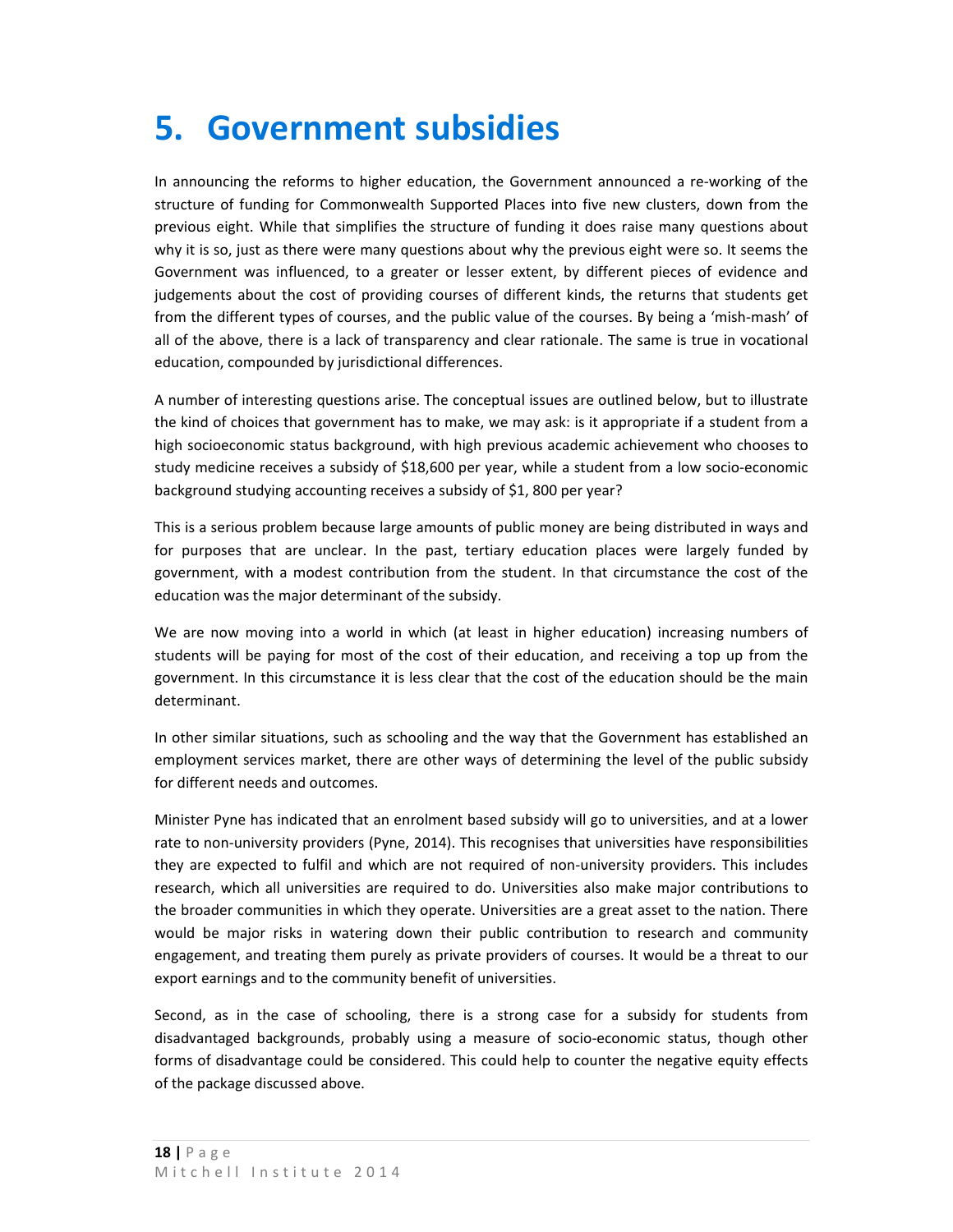Third, there would be a case for additional funding for students who need additional learning support, using some measures of prior education attainment, or diagnostics about learning needs.

Another question is whether the subsidy should vary with the fee that is charged. In school systems around the world, schools that charge high fees tend to get lower subsidies than schools that charge low fees or no fees. This an idea well worth exploring and could also help to deal with the equity issues raised earlier.

Arguably the basis on which most of the subsidy should be distributed is the public good associated with that student studying that subject. It is very hard, probably impossible, to identify how these vary between different courses of study. One way it might vary between students is that for some students a higher subsidy is more likely to encourage them to enrol, in which case the public benefits associated with their enrolment is more likely to accrue than if the subsidy was lower. Students from poorer backgrounds are more likely to be risk averse and more likely to be encouraged to enrol if they receive a higher subsidy, especially if that is associated with a lower fee.

It is an interesting question whether the cost of provision should be another factor that affects the subsidy. While this was a key factor when most of the costs were covered by the government, it is less clear that it should be included when the students are paying most of the cost. On the other hand, this could lead to some very high fees in the case of very expensive courses to run. In theory this would be economically efficient, but could be a problem if there were caps on fees or loans. Where there are no caps on fees or loans then in principle the student could pay the higher costs, if the labour market worked efficiently to set their expected salaries higher so they could be paid under the income contingent loan system. It might take time for the labour market to adjust, however, and there may be market failure in some labour markets.

It is very important to get the rationale for these subsidies right, especially when for profit private providers are seeking to enter the market in response to the margins they can achieve. They are likely to be attracted to the high subsidy courses especially if they can find innovative ways of running the course cost effectively. We would need to be clear that those are the courses that we want to attract private providers into, rather than other courses where there is not so much money to be made.

We would also want to try to avoid the risk of having to vary the prices very much over time as a result of making early mistakes. Again, there is a case for an entity that oversees the setting of subsidies and prices in an orderly and transparent way.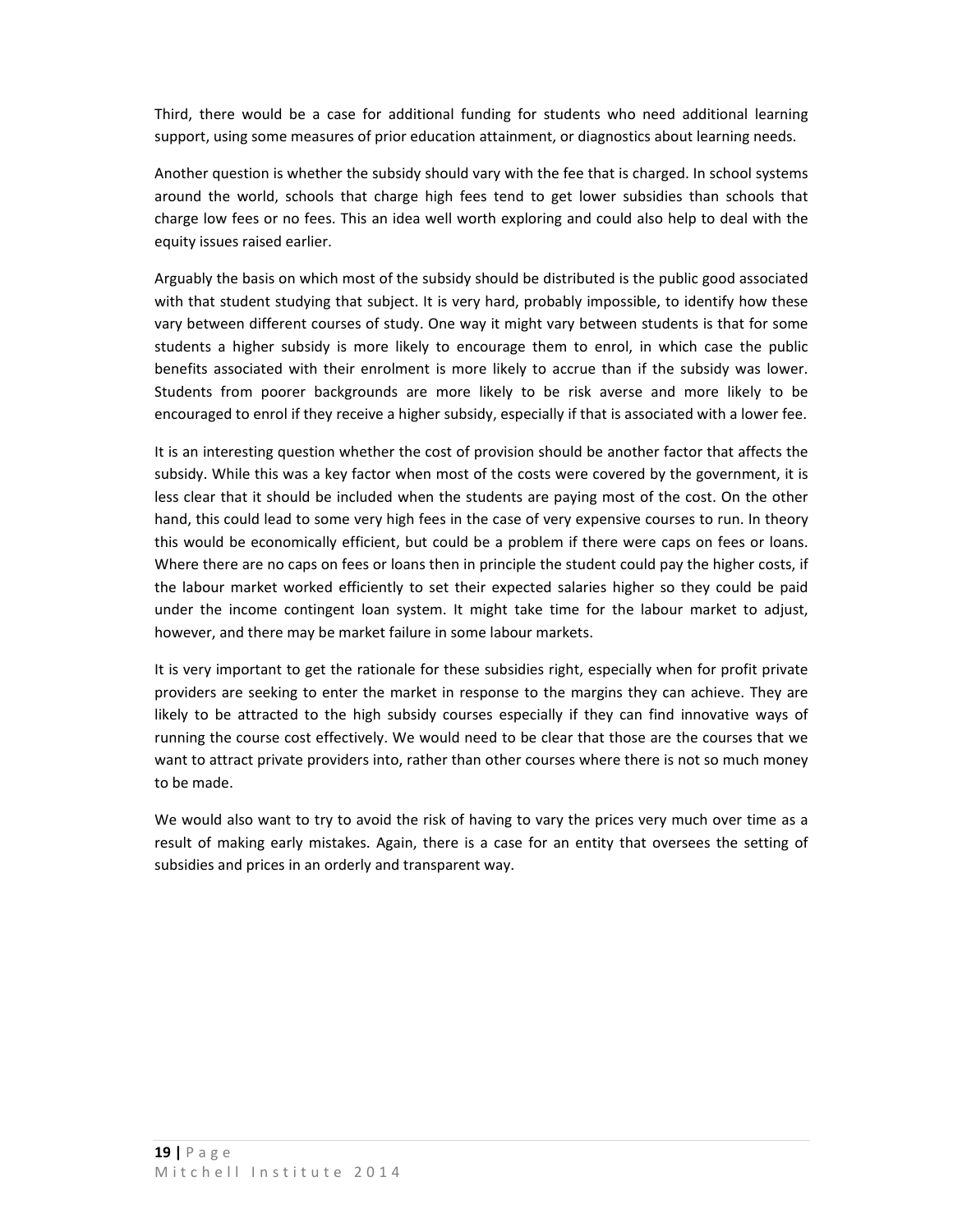## **6. Summary and conclusions**

Let me in conclusion summarise the main points I have made tonight.

To be successful in work and in life, most people in the twenty‐first century will need some tertiary education. We need to give full effect to moving from a tertiary system which included a higher education system for the intellectual elite, and a vocational education system focused on practical skills, to one that is more comprehensive and seamless for everyone.

With strong growth over the last decade, it is good that the proportion of the Australian adult population with tertiary qualifications is now one of the highest of the OECD countries. Economists who have analysed this, generally concur that strong growth in demand for tertiary qualified workers will continue over the coming decades.

Some commentators, concerned about the impact on quality, have questioned the agenda of raising participation in tertiary education, especially higher education. However, the Federal Minister for Education, Christopher Pyne, commissioned a review of the demand driven system to explore this and other questions.

The findings of the Kemp‐Norton review were unequivocal. The demand driven system was a good idea and it needed to be expanded by uncapping sub‐degree higher education programs. They also argued that non‐university higher education providers should be brought into the Commonwealth funded system. The Abbott government has decided to accept the general thrust of the Review.

Bringing sub‐degree higher education programs, such as diplomas into the uncapped system of higher education funding, is a big break-through. If we are going to promote economic growth and social inclusion by broadening participation in tertiary education, we need to recognise that many students will benefit from strong pathway programs to assist them to enter and successfully complete a bachelor's degree. But it is equally important that these pathway programs are valuable in their own right for students who don't continue to a bachelor's degree.

The need to reform the national training packages may not be so critical now. They tend to limit the value of VET qualifications by making them too narrowly focused on competency standards and not so good at developing generic skills such as problem solving, and not so good for preparing students for higher education. The broadening of diplomas in higher education could now substitute for many of the diplomas in VET.

For that reform the Abbott Government should be congratulated. How about the other parts of the higher education reform package?

There are three main planks to it: deregulation of fees; bringing non-university providers into the subsidised and "uncapped" demand driven system; reducing the per-student subsidies and changing the structure of them between different disciplines.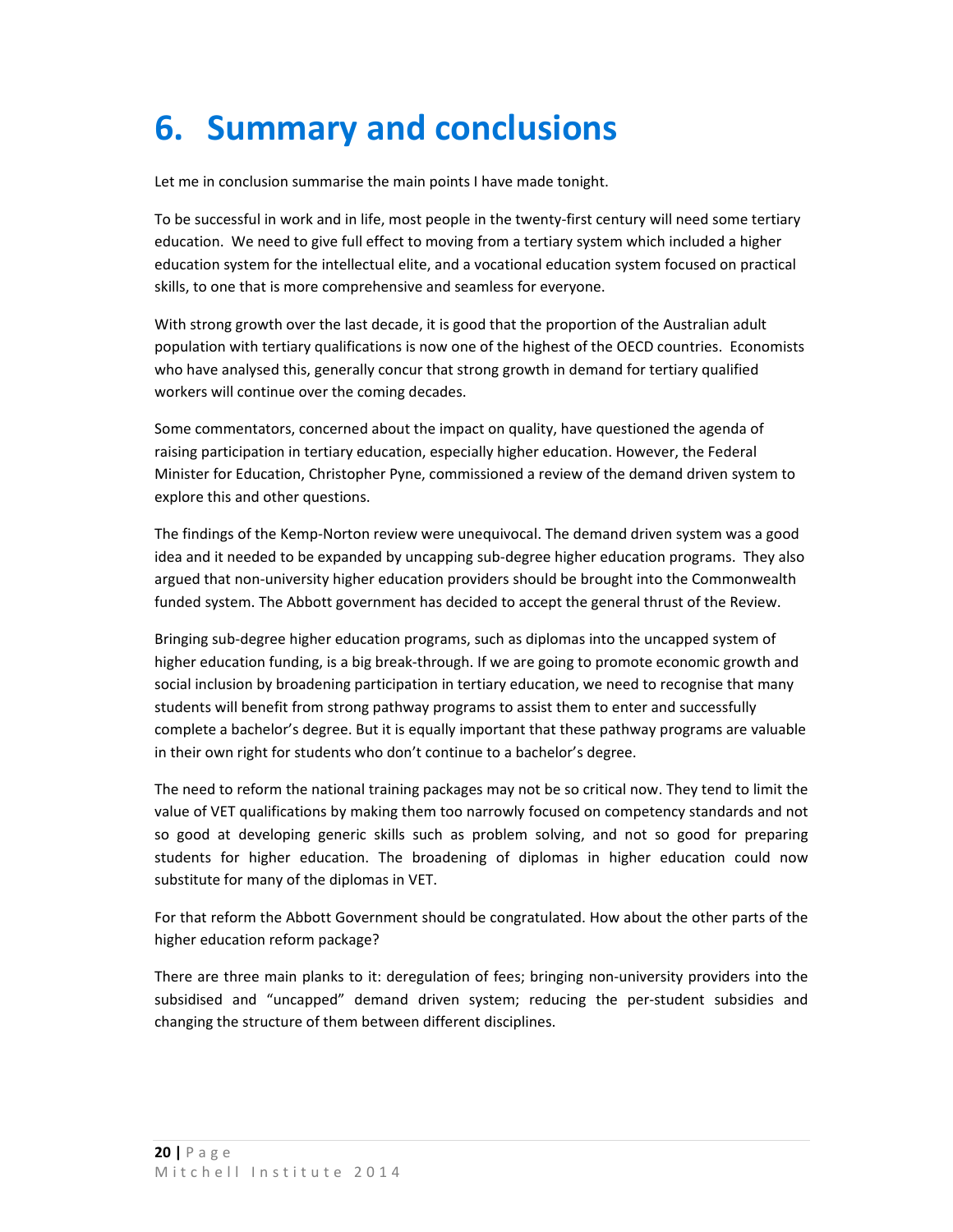Complete deregulation of fees and uncapping of income contingent loans brings with it a number of risks: substantially increased debt levels on students which may deter more disadvantaged students from participating in courses they would otherwise have enrolled in; high levels of HECS debt on the government's balance sheet; increased default on loans; and the significant possibility of excessively high prices, (or 'gouging') especially by providers with strong market power, because of insufficiently clear price signals. These effects could be ameliorated in three ways: a cap on the size of the loans; a cap on the fees; and/or a reduction in the Commonwealth subsidy when fees increase above certain levels.

It is the likely equity effects of the reforms that are most concerning and while these policies are aimed at expanding tertiary education, they would be counter-productive if they discourage disadvantaged students from participating in their preferred course of study, and /or diminish the quality of education that students from poorer backgrounds receive, relative to those from more advantaged backgrounds. This is a real risk.

The opening up of the subsidised market to non-university providers has the potential to encourage healthy competition, innovation and better services for students. But there needs to be much more attention to the market design and the transition to its operation. New markets need to be nurtured, especially when substantial public funding is being injected into a new part of the  $m$ arket $^{11}$ 

This includes getting the structure of subsidies for different students in different courses right. These have been modified but need a thorough review. The subsidies set continue to be influenced, to a greater or lesser extent, by different pieces of evidence and judgements about the cost of providing course of different kinds, the return that students get from different types of courses, and the public value of the courses. By being a "mish-mash" of all the above, there is a lack of transparency and clear rationale. One aspect that needs to be considered is whether there should be a supplement for disadvantaged students.

It is very important to get the rationale for these subsidies right especially when for profit private providers are seeking to enter the market in response to the margins they can achieve.

There also needs to be thorough review of the interface between VET and higher education. While the reforms provide an opportunity for better integration of VET and Higher Education at the level of Diplomas, and Certificate 4 and below the position of VET in this new world is precarious. We need a federal‐state negotiation, to achieve a more a more coherent tertiary system.

What looks increasingly clear is that it will be a market based system, increasingly shaped by student choice and provider responsiveness. This makes the challenge of design, one of achieving a rigorous and coherent approach to market design. This should be seen as both a challenge and an opportunity. It is not an easy task and carries with it very significant risks. Unless there are some changes to the plan as outlined in the budget, these risks look too high.

 $11$  In the process of designing the new market it would be a good idea to review the evidence of how the market for VET has operated in Victoria since it was opened up to private providers. Significant differences can be expected (e.g. ease of entry into the higher education market would be more difficult), but it would be a useful exercise to get a picture of the potential challenges and pitfalls.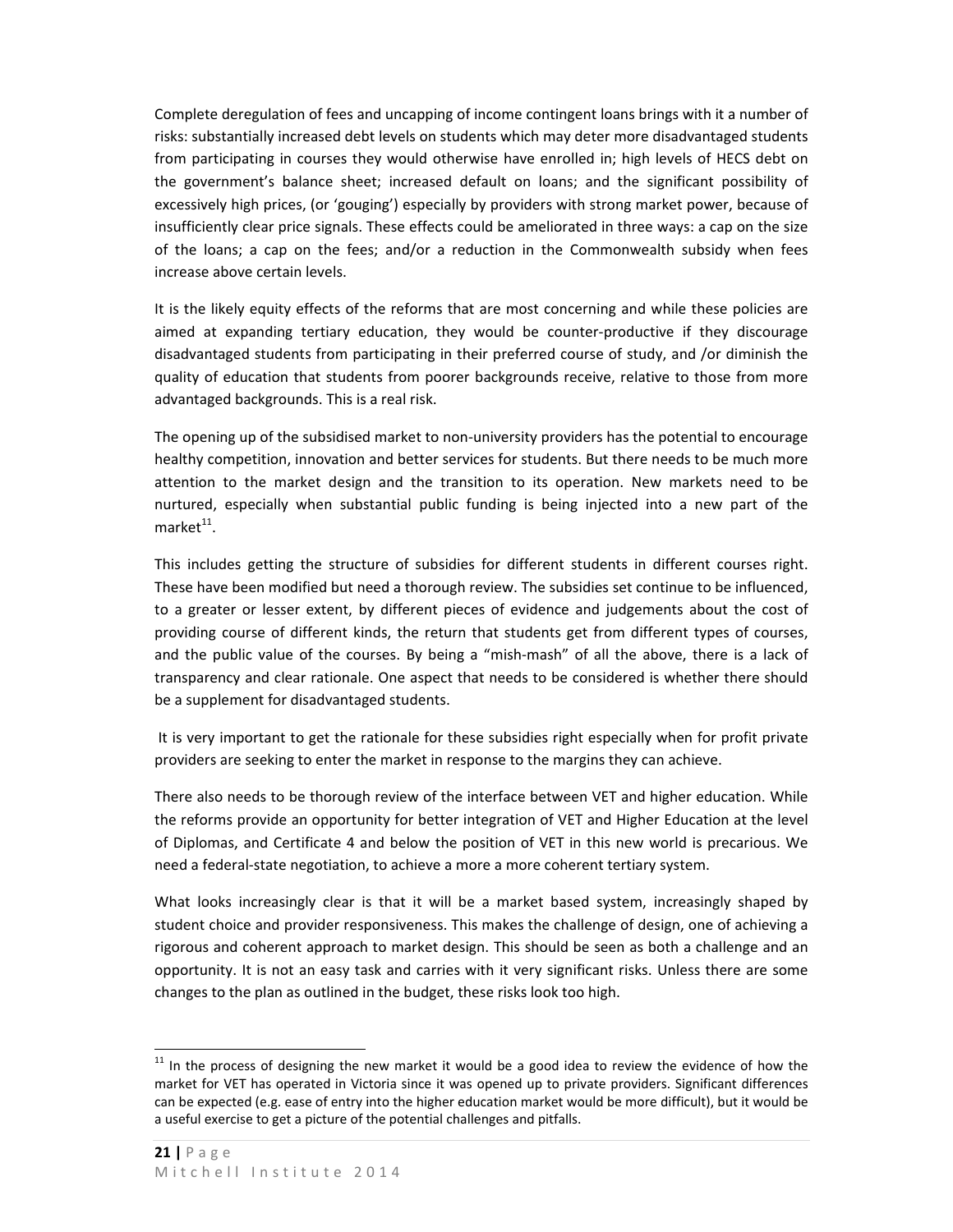## **Bibliography**

Australian Workforce and Productivity Agency. (2013). *Future Focus: 2013 National Workforce Development Strategy*.

Davis, G. (2014, May 19). Fairness a big challenge at our universities. *Australian Financial Review*.

Davis, G., and Dawkins, P. (2014, January 29). An elegant package that sustains but limits. *The Australian*.

Dawkins, P. (2013, October 14). Greatness has new meaning. *Campus Review*.

Department of Education Employment and Workplace Relations. (2008). *Review of Australian Higher Education ‐ Final Report*. Canberra.

Ergas, H. (2014, May 19). Creating mayhem more fun , but revolting radicals miss serious issue. *The Australian*.

Karmel, T. (2010). The future of VET: or, Allen Ginsberg revisited. In F. Beddie and P. Curtin (Eds.), *The future of VET : A medley of views* (pp. 54–61). Adelaide: National Centre for Vocational Education Research.

Karmel, T. (2012). VET research for industry. In *AVETRA conference, Canberra*. National Centre for Vocational Education Research.

Kemp, D., and Norton, A. (2014). *Review of the Demand Driven Funding System*. Canberra: Department of Education.

Lane, B. (2014, January 21). Steven Schwartz urges uncapped fees at the top , subsidies below. *The Australian*.

Marginson, S. (2014, May 16). Higher education: the age of Pyne the destroyer begins. *The Conversation*.

Ministerial Council on Education Employment Training and Youth Affairs. (2008). *Melbourne Declaration on Educational Goals for Young Australians*.

National Commission of Audit. (2014). *Towards Responsible Government: The Report of the National Commission of Audit, Phase One*. Canberra: Commonwealth of Australia.

Organisation for Economic Co‐operation and Development. (1996). *The knowledge‐based economy*. Paris.

Parker, S. (2011). Building the "omni-university" - integrating a teaching only facility with a leading research institution. In *The 9th Annual Higher Education Summit*. Informa Higher Education Series.

Pyne, C. (2014, May 8). Launch of the Diamond Deposition Suite, Monash University (Speech).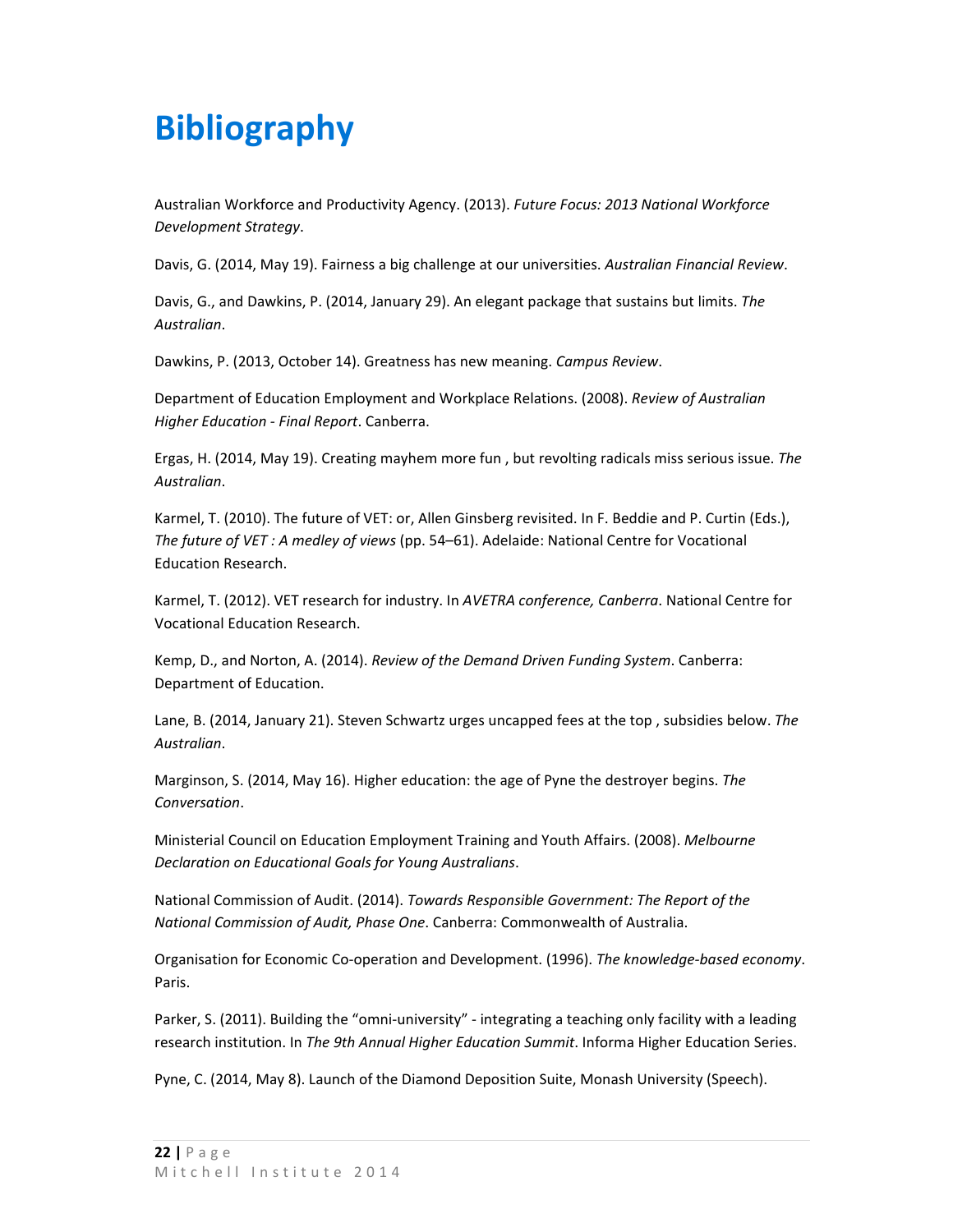Shah, C., Cooper, L., & Burke, G. (2007). *Industry demand for higher education graduates in Victoria 2008 to 2022*. Melbourne.

Trounsen, A. (2014, May 19). Chapman warns on radical changes. *The Australian*.

Victoria University. (2013). *Response to the Kemp Review*.